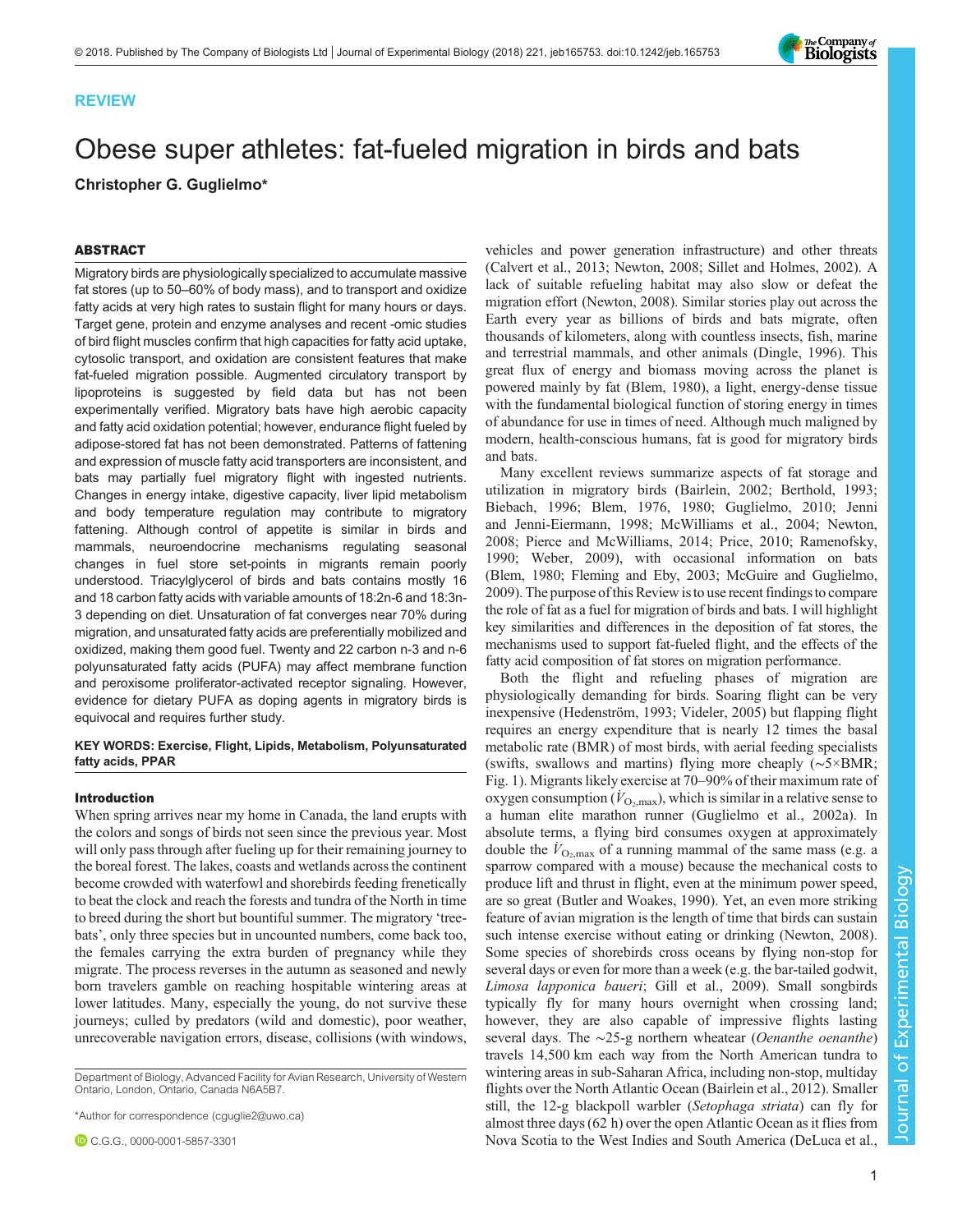<span id="page-1-0"></span>

Fig. 1. Relative energy costs of flapping flight for birds expressed as the fold difference from basal metabolic rate (BMR). Data are replotted from table 9.2 in [Videler \(2005\)](#page-15-0) with soaring birds excluded. Additional data are included: (1) Swainson's thrush, Catharus ustulatus [\(Gerson and Guglielmo,](#page-13-0) [2011\)](#page-13-0), (2) American robin, Turdus migratorius [\(Gerson and Guglielmo, 2013](#page-13-0); BMR estimated from [Reynolds and Lee, 1996\)](#page-15-0), (3) yellow-rumped warbler, Setophaga coronata [\(Guglielmo et al., 2017\)](#page-13-0) and (4) western sandpiper, Calidris mauri [\(Maggini et al., 2017](#page-14-0)a,b). Aerial insectivores (swifts, martins and swallows) have relatively low flight costs and are indicated by open symbols. Other notable observations include: (5) barnacle goose, Branta leucopsis, (6) bar-headed goose, Anser indicus, (7) Wilson's storm petrel, Oceanites oceanicus, (8) rock dove, Columba livia, (9) thrush nightingale, Luscinia luscinia and (10) hummingbirds.

[2015](#page-12-0)). Trans-Saharan/Mediterranean migrants have similar endurance capabilities when weather conditions permit [\(Bairlein,](#page-12-0) [1992](#page-12-0); [Klaassen et al., 2011;](#page-13-0) [Schmaljohann et al., 2007](#page-15-0)). Refueling at stopovers between flights is also physiologically demanding, with the combined energy costs of intense foraging and thermoregulation summing to as much as 70–90% of the entire cost of migration [\(Wikelski et al., 2003](#page-15-0)). Some birds may expend up to half of their annual energy budget migrating ([Drent and Piersma, 1990\)](#page-12-0).

Bats evolved flight independently from birds and, hence, bats offer a complementary model to birds for understanding physiological aspects of flight and migration. Compared with birds, long-distance migratory bats are elusive and have been poorly studied. Generally, the maximum migration distances of bats appear to be much shorter (<2000 km) than those made by birds ([Fleming and Eby, 2003\)](#page-13-0). Some bats are thought to fly continuously for 7–9 h to cross barriers such as the Baltic Sea, but they are not generally believed to make multiday non-stop flights [\(Fleming and Eby, 2003](#page-13-0)). Some evidence suggests that when flying over land, bats may interrupt flight periodically to rest, drink or feed ([Voigt et al., 2012](#page-15-0)). Aside from scant information on seasonal changes in fat stores [\(Blem, 1980](#page-12-0); [Fleming and Eby, 2003\)](#page-13-0), we knew very little about bat migratory behavior and physiology, until recently. Interest in migratory bats has been heightened owing to their disproportionate vulnerability to wind turbines [\(Kunz et al., 2007\)](#page-13-0), and this has led to recent progress in understanding their migratory biology. In North America, three species of so called 'tree-bats' [hoary bat *(Lasiurus cinereus)*, silverhaired bat (*Lasionycteris noctivagans*) and red bat (*Lasiurus* borealis)] as well as a few subtropical species (Leptonycteris curasoae, Leptonycteris nivalis, Tadarida brasiliensis and Choeronycteris mexicana) migrate thousands of kilometers [\(Cryan,](#page-12-0) [2003;](#page-12-0) [Fleming and Eby, 2003\)](#page-13-0). Several European bat species, such as

Nyctalus noctula and Pipistrellus nathusii, migrate similar distances and overwinter within temperate latitudes [\(Fleming and Eby, 2003\)](#page-13-0). Undoubtedly, many long-distance migratory movements by bats remain to be described and fully studied, and even species that are considered to be high-latitude hibernators make directed migratory movements of up to hundreds of kilometers to traditional hibernacula [\(Baker, 1978;](#page-12-0) [Fleming and Eby, 2003\)](#page-13-0).

Flight is as energetically costly for bats as it is for birds, although bats are less aerodynamically efficient ([Muijres et al., 2012\)](#page-14-0) and, owing to their lower speeds, bats may have greater costs of transport (the energy to move a unit mass a unit distance; [Videler, 2005\)](#page-15-0). Thus, bats should be subject to similar natural selective pressures related to the flight phase of migration. Stopovers may be quite different from those experienced by birds because whereas most migratory birds (excepting species such as owls and nightjars) feed during the day and travel at night, bats are inherently constrained by their strict nocturnality to both refuel and/or travel during the night. Migrating bats use torpor to reduce energy expenditure during daytime roosting periods at stopovers ([Cryan and Wolf, 2003](#page-12-0); [Jonasson, 2017](#page-13-0); [McGuire et al., 2014](#page-14-0)), whereas migratory birds, apart from a few exceptions (e.g. hummingbirds and nightjars), cannot use torpor. The similarities and differences between bats and birds during flight and refueling increase the potential for a wide variety of physiological solutions to the challenges of migration.

Migratory birds are supreme endurance athletes, as [Piersma and](#page-14-0) [van Gils \(2011\)](#page-14-0) illustrated using the familiar relationship between rate of energy expenditure and time (Fig. 2). Generally, animals can expend energy at extremely high rates (mostly anaerobically and



Fig. 2. The generalized relationship between rate of energy expenditure expressed as multiples of basal metabolic rate (BMR) and duration of activity is shown. Very high power output can be maintained for very short periods of seconds to minutes, whereas maximum sustained metabolic rates of ∼4–5×BMR can be maintained for weeks. Long-distance migratory birds, and perhaps bats, can exercise at 10–14×BMR for periods ranging from hours to more than a week. This requires increases in both muscle aerobic capacity and fatty acid transport. Redrawn from fig. 35 in [Piersma and van Gils, 2011](#page-14-0).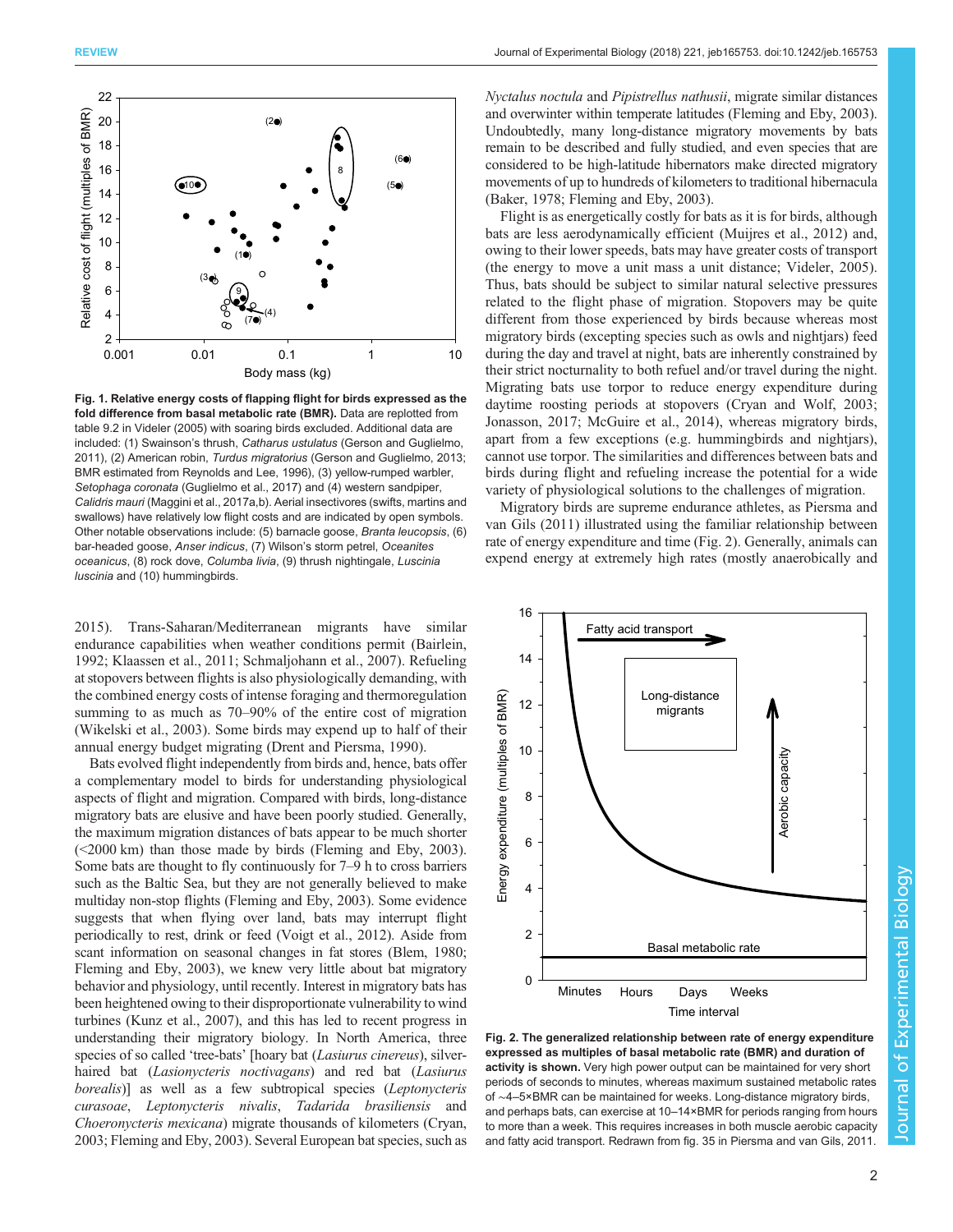fueled by carbohydrates) for a few seconds to minutes (e.g. sprinting); however, as the duration for which activity must be maintained increases, energy expenditure decreases and metabolism must be fully aerobic. A metabolic ceiling of approximately four to five times BMR seems to exist for activities such as chick provisioning or lactation that are maintained for weeks and require continuous self-feeding [\(Piersma and van Gils, 2011\)](#page-14-0). Migratory birds in flight clearly lie outside of the stereotypical pattern because very high rates of energy expenditure are maintained for exceptionally long periods without feeding. Although migratory bats and birds exercise at a similar intensity, how long bats are capable of continuous flight and to what extent they may feed on the wing are unknown (see below). For an animal to increase its aerobic performance (i.e. move upward on the ydimension of the relationship in [Fig. 2](#page-1-0)), the aerobic capacity of muscles and supporting systems must increase. This can be achieved in migratory birds by increasing flight muscle mass [\(Bauchinger](#page-12-0) [et al., 2005](#page-12-0); [Guglielmo and Williams, 2003;](#page-13-0) [Marsh, 1984; Piersma](#page-14-0) [and van Gils, 2011](#page-14-0)), capillarity ([Lundgren and Kiessling, 1988\)](#page-14-0), mitochondrial volume ([Evans et al., 1992](#page-13-0)), heart size [\(Bauchinger](#page-12-0) [et al., 2005](#page-12-0); [Guglielmo and Williams, 2003](#page-13-0); [Piersma and van Gils,](#page-14-0) [2011](#page-14-0)), hematocrit [\(Piersma and Everaarts, 1996;](#page-14-0) [Wingfield et al.,](#page-15-0) [1990](#page-15-0)) and activities of the citric acid cycle and electron transport chain enzymes, such as citrate synthase (CS), malate dehydrogenase (MDH) or cytochrome oxidase (COX; [Banerjee and Chaturvedi,](#page-12-0) [2016](#page-12-0); [DeMoranville, 2015](#page-12-0); [Dick, 2017; Driedzic et al., 1993](#page-12-0); [Guglielmo et al., 2002a](#page-13-0); [Lundgren and Kiessling, 1985](#page-14-0), [1986](#page-14-0); [Maillet and Weber, 2007](#page-14-0); [Marsh, 1981; McFarlan et al., 2009](#page-14-0); [Zajac](#page-15-0) [et al., 2011](#page-15-0)), and by decreasing anaerobic potential as indicated by muscle lactate dehydrogenase (LDH) activity [\(Banerjee and](#page-12-0) [Chaturvedi, 2016; Dick, 2017;](#page-12-0) [McFarlan et al., 2009;](#page-14-0) [Zajac et al.,](#page-15-0) [2011](#page-15-0)). Similarly, hoary bats were found to increase pectoralis muscle CS activity, shift lean body composition toward exerciserelated organs and have significantly larger lungs during migration [\(McGuire et al., 2013a,b\)](#page-14-0). However, for animals to move in the xdimension in [Fig. 2](#page-1-0) toward long-duration activity requires a change in fuel supply, and this is where stored fat becomes most important. Using fat to fuel high-intensity exercise requires a suite of changes to pathways of fatty acid transport and oxidation, which appear to be characteristic of long-distance migrants ([Guglielmo, 2010](#page-13-0); see below).

Fat is the preferred fuel for migration because the highly reduced nature and hydrophobicity of fatty acids result in fat providing approximately eight times more energy per unit wet mass (~37 kJ g<sup>-1</sup>) than carbohydrates or protein (~4–5 kJ g<sup>-1</sup>; [Blem,](#page-12-0) [1990](#page-12-0); [Jenni and Jenni-Eiermann, 1998\)](#page-13-0). Although glucose from muscle and liver glycogen is important for burst flight to escape predators and may be important early in migratory flight while fatty acid mobilization is being induced [\(Gerson and Guglielmo, 2013\)](#page-13-0), glycogen stores of migrant birds (ranging from  $\sim$ 3–20 mg g<sup>-1</sup> wet depending on the time of day) are too small to meaningfully contribute to multi-hour or multi-day flights [\(Banerjee and](#page-12-0) [Chaturvedi, 2016](#page-12-0); [Blem, 1990; Driedzic et al., 1993;](#page-12-0) [Marsh,](#page-14-0) [1983](#page-14-0)). For example, using a total pectoralis glycogen content of 34 mg (∼600 J) of departure-ready semipalmated sandpipers (Calidris pusilla; [Driedzic et al., 1993\)](#page-12-0) and a measured flight cost of ∼2.6 W for similarly sized western sandpipers (Calidris mauri; [Maggini et al., 2017b](#page-14-0)) we can calculate that muscle glycogen would power flight for less than five minutes. [Marsh \(1983\)](#page-14-0) reported up to threefold greater pectoralis glycogen concentrations in gray catbird (Dumetella carolinensis) than in sandpipers, and high liver glycogen levels, yet these stores would still only meet flight

energy demands for a short period. Amino acids from muscle and organ proteins are used as gluconeogenic and anaplerotic precursors for the maintenance of blood glucose and metabolites crucial to the citric acid cycle [\(Jenni and Jenni-Eiermann, 1998\)](#page-13-0). The low energy density and high water content of protein also make it a crucial source of supplemental water under dehydrating flight conditions when metabolic water from fatty acid oxidation is insufficient to balance evaporative water losses [\(Gerson and Guglielmo, 2011](#page-13-0); [Jenni and Jenni-Eiermann, 1998; Klaassen, 1996\)](#page-13-0). As fat stores decline over a long flight, a reduction of flight muscle mass to match the reduced power requirement could extend the flight distance [\(Pennycuick, 1998](#page-14-0)). Although there is empirical support for such an adjustment of muscle mass with changing body mass ([Lindström](#page-13-0) [et al., 2000;](#page-13-0) [Schwilch et al., 2002](#page-15-0)), most of the lean mass catabolized in flight is usually derived from digestive and other organs, which have inherently greater protein turnover rates than muscle [\(Battley et al., 2000; Bauchinger and McWilliams, 2009](#page-12-0); [Bauchinger et al., 2005](#page-12-0)), suggesting that the maintenance of metabolic and osmotic homeostasis are the primary causes of lean mass catabolism in flight. Empirical measurements made in the field and laboratory by body composition analysis, respirometry and stable isotopic analysis show that fat usually provides ∼90% and protein ∼10% of the energy for long-distance flights of migratory birds [\(Jenni and Jenni-Eiermann, 1998;](#page-13-0) [McWilliams](#page-14-0) [et al., 2004\)](#page-14-0).

Comparable data on fuel use in flight for migratory bats are generally lacking. Fasted bats are capable of fueling flight with fat, at least for short periods [\(Welch et al., 2008](#page-15-0)). However, whether the fat used under these conditions is entirely supplied from adipose, as is required for long migratory flights, or involves intramuscular fat stores is unknown. Migratory bats may instead use a mixed fuel strategy where flight is fueled by stored fat and ingested nutrients [\(Jonasson, 2017;](#page-13-0) [Voigt et al., 2012\)](#page-15-0). Bats normally feed at night on insects, fruit or nectar, making it possible for them to feed before initiating a migratory flight or to pause to feed as they travel [\(Jonasson, 2017](#page-13-0)). Although there is not enough information to make firm conclusions about the fuel mixture of migratory bats in flight, stored fat appears to play a significant role.

## Fat: how much and what kind?

By human standards, migratory birds reach obese levels of fatness (with fat sometimes comprising >50% of their body mass). Birds store fat in as many as 16 bodily locations, with the majority of the fat stored in sub-cutaneous adipose depots ([Berthold, 1993; Blem,](#page-12-0) [1976;](#page-12-0) [Maillet and Weber, 2006](#page-14-0); [Pond, 1978](#page-14-0)). Fat is also stored in mesenteries and connective tissue in the abdominal cavity, sometimes enveloping the intestines [\(Blem, 1976;](#page-12-0) [Pond, 1978](#page-14-0); C.G.G., personal observation). The enlargement of adipocytes rather than hyperplasia is thought to mainly explain increases in adipose storage [\(Blem, 1976;](#page-12-0) [Ramenofsky et al., 1999\)](#page-15-0). Triacylglycerol deposits within bird flight muscles increase nonlinearly as birds fatten to a maximum of ∼60–80 mg g−<sup>1</sup> wet tissue [\(DeMoranville, 2015](#page-12-0); [Maillet and Weber, 2006](#page-14-0); [Marsh, 1984](#page-14-0); [Napolitano and Ackman, 1990](#page-14-0)). However, even in the fattest predeparture migrants, pectoralis fat stores comprise <5% of the total body fat stores ([Maillet and Weber, 2006](#page-14-0)). Liver lipid contents in fat migratory sandpipers were shown to be low (35 mg  $g^{-1}$  wet tissue) and did not change during fattening [\(Maillet and Weber, 2006](#page-14-0); [Napolitano and Ackman, 1990](#page-14-0)). Despite large changes in body fat, the liver lipid content of gray catbirds was found to remain near 60– 80 mg g−<sup>1</sup> wet mass through the wintering, breeding and migratory seasons ([Corder et al., 2016\)](#page-12-0).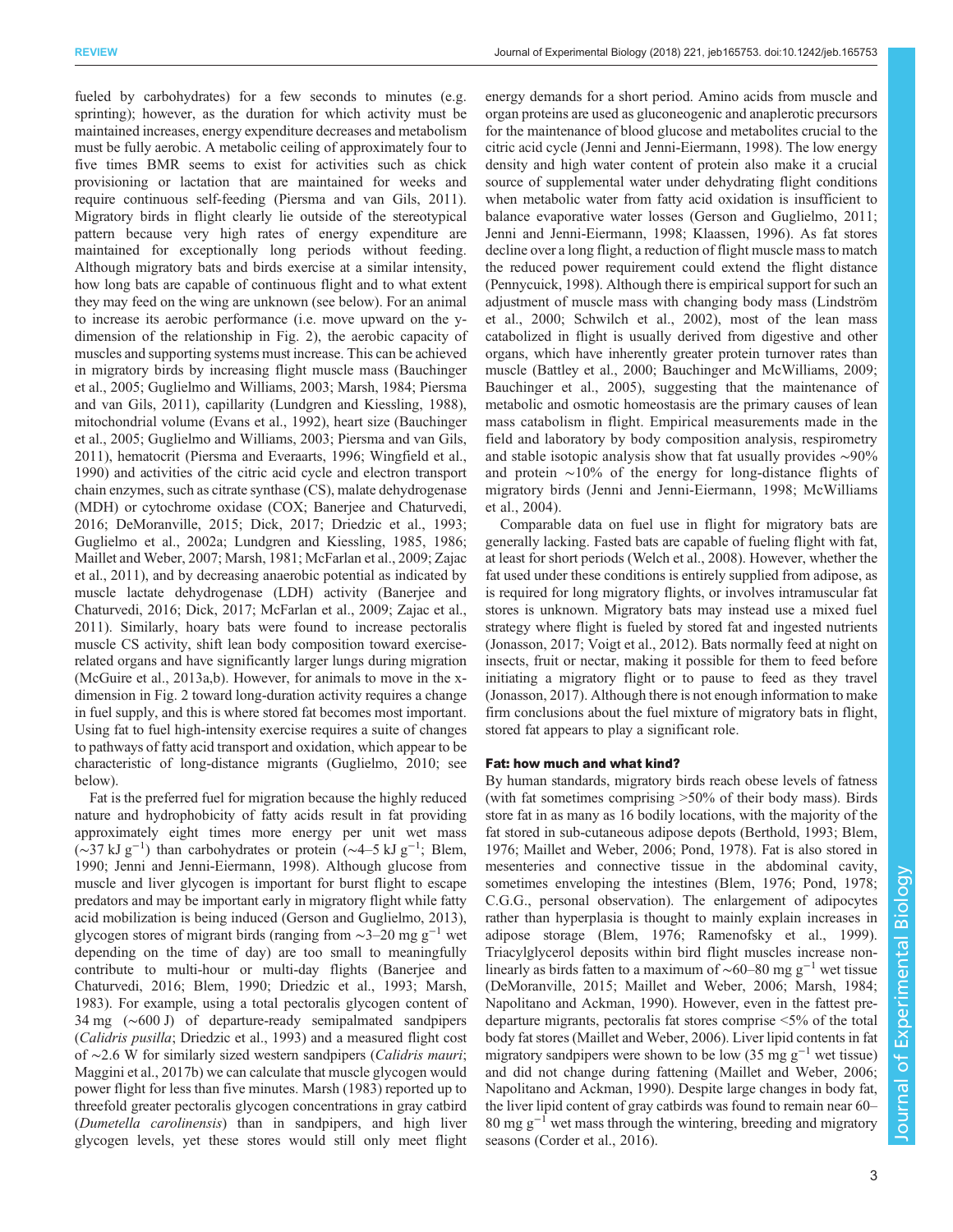The body composition of migratory birds has usually been measured by chemical analysis of the carcass. Although fat mass, lean mass and water content can be accurately quantified using this method, it is also lethal and precludes the repeated measurement of individuals. Semi-quantitative visual fat scoring of small birds with translucent skin is used widely by migration-monitoring stations and researchers. Visual fat score categories range from no visible fat (i.e. a score of 0) to all subcutaneous areas deeply covered in fat (i.e. a score of 8; [Kaiser, 1993\)](#page-13-0). Abdominal profiling schemes may be used for larger birds such as waterfowl [\(Owen, 1981\)](#page-14-0) and shorebirds [\(Wiersma and Piersma, 1995\)](#page-15-0). In some cases, fat or fuel load is calculated from the size-corrected difference between body mass and the mass of a standardized lean bird with a fat score of zero [\(Alerstam and Lindström, 1990](#page-12-0)). This may not accurately measure fat because refueling birds may deposit significant amounts of lean mass ([Lindström and Piersma, 1993](#page-13-0); [Newton, 2008\)](#page-14-0), although some studies have attempted to account for this ([Salewski et al.,](#page-15-0) [2009](#page-15-0)). Non-invasive body composition analysis methods such as heavy water dilution ([Karasov and Pinshow, 1998](#page-13-0); [McWilliams and](#page-14-0) [Whitman, 2013](#page-14-0)), total body electrical conductivity [\(McWilliams](#page-14-0) [and Whitman, 2013\)](#page-14-0), dual X-ray absorptiometry [\(Korine et al.,](#page-13-0) [2004](#page-13-0)), magnetic resonance imaging [\(Wirestam et al., 2008](#page-15-0)) and quantitative magnetic resonance (QMR; [Guglielmo et al., 2011\)](#page-13-0) can be used to non-lethally measure birds and to repeatedly sample individuals through time as they refuel. Studies employing these technologies confirm that lean mass may comprise 10–50% or more of the mass gained at stopovers ([Karasov and Pinshow, 1998](#page-13-0); [Kennedy, 2012;](#page-13-0) [Seewagen and Guglielmo, 2011\)](#page-15-0) and, in some cases, suggest that in the fattest migrants, lean mass may be gained to an upper threshold, after which only fat is deposited [\(Wojciechowski et al., 2014](#page-15-0)). These findings confirm earlier patterns demonstrated by chemical extraction [\(Carpenter et al.,](#page-12-0) [1993](#page-12-0); [Lindström and Piersma, 1993\)](#page-13-0).

## How much fat is stored?

The size of the fat stores of birds has been variously expressed as an index (g  $g^{-1}$  lean dry mass), as percentages of fat to wet lean mass or total body mass, or as a ratio of the total body mass to wet lean mass [\(Alerstam and Lindström, 1990](#page-12-0); [Blem, 1976](#page-12-0); [Klaassen, 1996\)](#page-13-0). The rationale for correcting fat content to lean body mass was originally based on the idea that lean mass was constant in migratory birds, and such correction would thus control for variation in structural size and metabolic rate [\(Blem, 1976](#page-12-0)). Given that lean body components may vary within individuals across seasons or during refueling, the justification for this way of evaluating fatness is weakened. However, there is validity in quantifying the amount of fat relative to the non-fat portion of the body to avoid part-whole correlation ([Christians, 1999](#page-12-0)). Dry indices of migrant birds have been reported to range from  $0.2$  to  $>4.0$  ([Blem, 1976, 1980\)](#page-12-0). These dry indices of fat translate to a range of ∼7–150% of wet lean mass or 7–60% of the total body mass by assuming a ratio of water to lean dry mass of 1.78 (or 64% water in lean mass; averaged from table 5.2 in [Newton, 2008\)](#page-14-0). Fat stores expressed as percentages or proportions relative to wet lean mass are most commonly used in the ecological and migration modeling literature ([Alerstam and](#page-12-0) [Lindström, 1990;](#page-12-0) [Klaassen, 1996](#page-13-0)), but have been derived from both chemical analysis and by comparing total body mass to the mass of lean birds assuming all extra mass or a standard proportion is fat. Absolute amounts of fat in the body, or fat expressed as a proportion of wet lean mass (if it is measured, not assumed) or total body mass are probably of the greatest utility for studying how the size of fat stores affects metabolism and other physiological

processes. With the advent of non-invasive technologies, such as QMR, it would be a very worthwhile exercise to systematically reexamine the storage of fat and lean mass across a wide range of migratory birds in different locales.

Fat stores of birds preparing for migration or at stopovers vary among species and individuals depending on arrival/departure status, and other factors such as body size, age, sex, season (spring or autumn), migration strategy, habitat quality, predation risk and the presence of large ecological barriers (oceans, deserts or mountain ranges) with little or no opportunity for refueling [\(Newton, 2008\)](#page-14-0). Some birds arriving after long barrier crossings may be emaciated, with essentially no fat stores and greatly reduced muscle and organ sizes ([Jenni et al., 2000;](#page-13-0) [Moore and Kerlinger,](#page-14-0) [1987\)](#page-14-0). Refueling can last from several days to weeks, during which fat and often lean mass will increase. Typical departure fat loads of passerine birds migrating continuously over hospitable areas range from 20–30% of the lean body mass (17–23% of the total body mass), and reach 50–70% and rarely up to 90–150% of the lean body mass in birds preparing to cross barriers ([Alerstam and](#page-12-0) [Lindström, 1990](#page-12-0); [Blem, 1980;](#page-12-0) [Newton, 2008\)](#page-14-0). Departure fat loads of shorebirds are generally larger and more variable (20–70% of the lean body mass or 17–40% of the total body mass), and can also reach levels of more than 100% of the lean body mass at barriers (up to 55% of the total body mass; [Alerstam and Lindström, 1990](#page-12-0); [Piersma and Gill, 1998](#page-14-0)). Small birds, which have high power margins for flight, have a maximum capacity to carry relatively more fat and to fly absolutely greater non-stop distances than large birds [\(Hedenström and Alerstam, 1992; Klaassen, 1996\)](#page-13-0). Bird fat stores are often larger in spring than in autumn, possibly as insurance against cold and unpredictable spring weather, or to improve reproduction following arrival at breeding areas [\(Blem,](#page-12-0) [1976;](#page-12-0) [Kennedy, 2012\)](#page-13-0). Irruptive and partial migrants appear to store only 10–20% fat relative to lean body mass [\(Alerstam and](#page-12-0) [Lindström, 1990](#page-12-0)), and raptors that soar over land may also migrate with similarly low fat loads ([Kerlinger, 1989\)](#page-13-0). Optimal migration theory and empirical evidence suggest that site quality can positively influence the departure fat load for time-minimizing migrants [\(Alerstam and Lindström, 1990](#page-12-0); [Lindström and Alerstam,](#page-13-0) [1992;](#page-13-0) [Newton, 2008\)](#page-14-0). Carrying excess fat may be detrimental for birds by increasing flight energy costs or reducing burst flight performance and, hence, increasing predation risk [\(Burns and](#page-12-0) [Ydenberg, 2002](#page-12-0); [Witter and Cuthill, 1993\)](#page-15-0). Thus, although fat stores of migrating birds can be very large, their size is influenced by a variety of intrinsic and extrinsic factors.

The size of the fat stores of migratory bats has rarely been documented, and can be difficult to interpret from studies where bats may also be storing fat for impending winter hibernation. In studies of insectivorous bats sampled during autumn migration, fat loads were ∼25% of body mass whereas a frugivorous species had ∼12% body fat [\(Blem, 1980](#page-12-0); [Fleming and Eby, 2003](#page-13-0)). [McGuire](#page-14-0) [et al. \(2013a](#page-14-0)) found that female hoary bats were fatter during spring migration (16% of the total body mass) than during the summer  $(11\%)$ , but that males were lean in both seasons  $(11-12\%)$ . Fat stores of bats cannot be assessed visually owing to their thick fur; however, non-invasive QMR analysis has greatly increased our understanding of their fat storage ([McGuire and Guglielmo, 2010\)](#page-14-0). Silver-haired bats migrating through Ontario, Canada, in the autumn average ∼19% body fat, with little difference between ages and sexes [\(McGuire et al., 2012\)](#page-14-0). In the spring, migrating female silverhaired bats are generally fatter than males (10–17% versus 6–11%) of the total body mass depending on year), likely reflecting a more conservative energy strategy in females ([Jonasson and Guglielmo,](#page-13-0)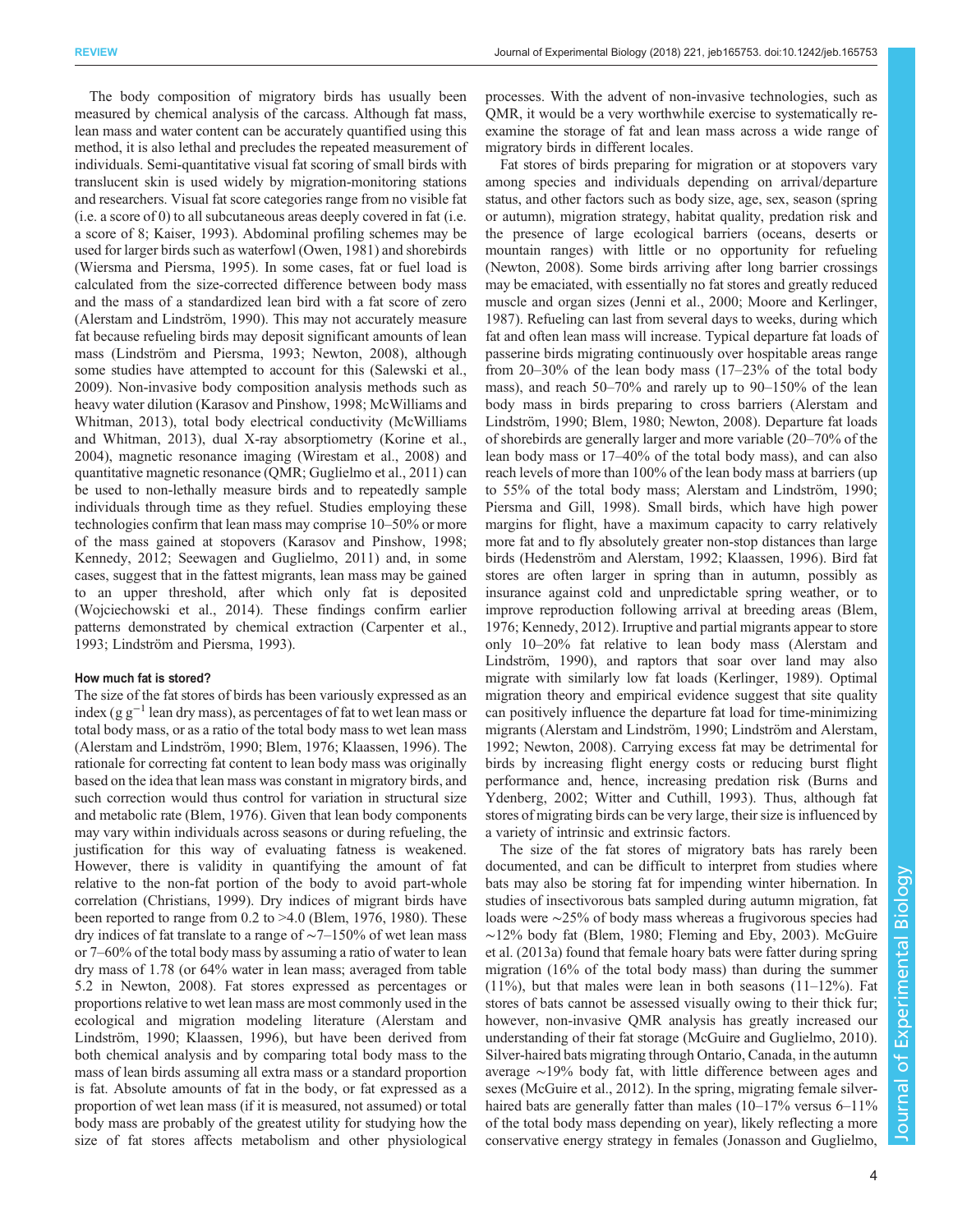[2016](#page-13-0)). QMR analysis also suggests that ∼50% of the mass gained by refueling silver-haired bats is lean tissue ([Jonasson, 2017](#page-13-0)). These findings indicate that tree bats migrate with modest fat stores that are similar to passerine birds migrating over land, and that pregnant females are often fatter than males in spring. Using torpor to minimize fat losses at stopovers and feeding in flight may reduce the dependence of migratory bats on fat storage.

# Fatty acid composition of adipose fat stores and flight muscle membranes

The fatty acid composition of fat stores may also be important for migratory birds and bats. The adipose triacylglycerol in nonmigratory and migratory birds is predominately composed of 16 and 18 carbon fatty acids that are saturated (no double bonds, 18:0, 16:0) and monounsaturated (MUFA, one double bond with 'n' indicating the position of the first double bond relative to the methyl end, e.g. 16:1n-7 or 18:1n-9; [Blem, 1976](#page-12-0); [McWilliams et al., 2004](#page-14-0)). The most abundant constituents are usually 16:0 and 18:1n-9, comprising 10–37% and 17–61% of the total adipose fatty acids, respectively, in migratory songbirds and waterbirds [\(Blem, 1976](#page-12-0); [Egeler and Williams, 2000; Klaiman et al., 2009](#page-13-0); [Maillet and](#page-14-0) [Weber, 2006](#page-14-0); [McWilliams et al., 2004](#page-14-0); [Napolitano and Ackman,](#page-14-0) [1990](#page-14-0); [Pierce and McWilliams, 2005\)](#page-14-0). Although 18:0 and 16:1n-7 are important, they are less abundant than 16:0 and 18:1n-9, each comprising 3–28% of the total fatty acids. The essential 18 carbon polyunsaturated fatty acids (PUFA) linoleic acid (18:2n-6) and  $α$ linolenic acid (18:3n-3) may also be abundant (up to 40% and 17% of the total fatty acids, respectively), particularly in terrestrial passerine species [\(Blem, 1976;](#page-12-0) [Klaiman et al., 2009;](#page-13-0) [McWilliams](#page-14-0) [et al., 2004\)](#page-14-0). Taken together, the 16 and 18 carbon fatty acids usually make up 75–90% of the lipid stores of migratory birds [\(Blem, 1976;](#page-12-0) [McWilliams et al., 2004](#page-14-0); [Pierce and McWilliams,](#page-14-0) [2014](#page-14-0)). Birds that eat marine-derived diets rich in long-chain n-3 PUFA, particularly eicosapentaenoic acid (20:5n-3) and docosahexaenoic acid (22:6n-3), accumulate PUFA in adipose triglycerides, comprising up to ∼20% of the total fatty acids during refueling, yet 16 and 18 carbon fatty acids still comprise >75% of the total fatty acids in their fat stores, similar to avian terrestrial migrants ([Egeler and Williams, 2000;](#page-13-0) [Maillet and Weber, 2006](#page-14-0); [Napolitano and Ackman, 1990\)](#page-14-0).

The predominance of unsaturated fatty acids, especially 18:1n-9 and PUFA, in bird fat stores and indications that unsaturation may increase during migration suggest that increased unsaturation may be beneficial to migration. From first principles, long and saturated fatty acids have greater energy content and mitochondrial ATP production potential than shorter and unsaturated counterparts [\(Price, 2010](#page-14-0); [Weber, 2009\)](#page-15-0). Yet, the greater mobilization ability from adipose and the greater mitochondrial utilization capacity of short and unsaturated fatty acids (see below) greatly outweighs these energy advantages [\(Price, 2010\)](#page-14-0). When the effects of carbon chain length and unsaturation on transport processes are accounted for, a 10% reduction in the energy storage of triacylglycerol by storing unsaturated fatty acids may result in as much as an 80% increase in the potential rate of ATP production ([Price, 2010](#page-14-0)). Based on limited evidence, [Blem \(1976\)](#page-12-0) tentatively concluded that there was no overall tendency for migratory birds to have a greater proportion of unsaturated fatty acids than non-migratory species or for fatty acid unsaturation to increase during migration, but suggested there may be a relative increase in the ratio of 18:1n-9 to 18:2n-6 during migration. [Blem \(1976\)](#page-12-0) cautioned that direct seasonal comparisons were scarce and more investigation was needed. When considering intraspecific studies where direct comparisons between seasons

were made  $(N=7)$ , the evidence for an increase in total unsaturation or in the ratio of 18:1n-9 to 18:2n6 (or 16:1n-7+18:1n-9 to 18:2) is equivocal ([Klaiman et al., 2009;](#page-13-0) [Pierce and McWilliams, 2005,](#page-14-0) [2014; Price, 2010\)](#page-14-0). However, a more general pattern (six of seven species) is for the total proportion of unsaturated fatty acids to either remain the same or to increase during migration [\(Klaiman et al.,](#page-13-0) [2009;](#page-13-0) [Pierce and McWilliams, 2005](#page-14-0)), appearing to converge on ∼70% unsaturated fatty acids in fat stores. Increased saturation in migrants was only evident in the white-crowned sparrow (Zonotrichia leucophrys) where captive migrants stored unusually high amounts (32%) of 14:0, a short and labile saturated fatty acid [\(Morton and Liebman, 1974\)](#page-14-0). In the closely related white-throated sparrow (Zonotrichia albicollis), total unsaturation and the fatty acid double-bond index increased significantly in the fat stores of migrants compared with wintering birds, caused mainly by a decline in 16:0 and a substantial increase in 18:2n-6, which comprised up to 35% of the total fatty acids [\(Klaiman et al., 2009\)](#page-13-0).

Data regarding the fatty acid composition of fat stores of migratory bats are very limited but show that mostly 16 and 18 carbon fatty acids are present. The total body lipids of three migratory *Myotis* species had low relative amounts of 18:0 (1.5– 3.5%) and high levels of 16:0 (12–18%), 16:1n-7 (9–17%), 18:1n-9 (31–49%) and 18:2n-6 (10–19%), with ∼5–6% 18:3n-3 [\(Ewing](#page-13-0) [et al., 1970\)](#page-13-0). [McGuire et al. \(2013a\)](#page-14-0) analyzed adipose triglycerides of migratory hoary bats and found similarly high levels of 16:0 (∼25%) and 18:1n-9 (∼57%), but lower levels of 16:1 (∼2%), 18:0 (∼3%), 18:2n-6 (∼8%) and 18:3n-3 (∼5%). The fatty acid composition of hoary bat fat stores changed slightly between summer and migration, and sex was a significant factor. Total unsaturation and the double-bond index increased during migration, driven by decreased 16:0 and 16:1n-7, increased 18:2n-6 and 18:3n-3, and 18:1n-9 increasing slightly in females and decreasing in males [\(McGuire et al., 2013a\)](#page-14-0). Like the fat stores of birds, the fat stores of migratory bats appear to contain ∼70% unsaturated fatty acids.

Despite the potential importance for flight performance, even less information is available about the fatty acid composition of the flight muscle membrane phospholipids of free-living migratory birds and bats because most studies only extract lipids from adipose tissue, or from entire animals or muscles without separating lipid classes [\(McWilliams et al., 2004](#page-14-0); [Napolitano and Ackman, 1990](#page-14-0); [Pierce et al., 2005\)](#page-14-0). In birds, 18:0 is noticeably more abundant (25– 30% versus 6–13%) whereas 18:1n-9 is reduced (8–14% versus 30– 35%) in flight muscle phospholipids compared with adipocyte triacylglycerol of the same animals [\(Egeler and Williams, 2000](#page-13-0); [Guglielmo et al., 2002b](#page-13-0); [Klaiman et al., 2009;](#page-13-0) [Maillet and Weber,](#page-14-0) [2006\)](#page-14-0). Some PUFA may also be highly abundant in the flight muscle phospholipids of birds (18:2n-6 up to 16%, 20:4n-6 up to 22%, 20:5n-3 up to 17% and 22:6n-3 up to 23%; [Guglielmo et al.,](#page-13-0) [2002b; Klaiman et al., 2009;](#page-13-0) [Maillet and Weber, 2006](#page-14-0)), and likely play a role in maintaining the physical characteristics of membranes and protein function. Although the individual fatty acids ( particularly PUFA) in bird flight muscle phospholipids may change dramatically between winter and migration, total unsaturation or the double-bond index tend to decrease slightly, and the ratio of n-6/n-3 PUFA may increase or decrease ([Guglielmo](#page-13-0) [et al., 2002b; Klaiman et al., 2009](#page-13-0); [Price et al., 2010](#page-14-0)). [McGuire et al.](#page-14-0) [\(2013a](#page-14-0)) reported that the fatty acid composition of the flight muscle phospholipids of hoary bats differed substantially from adipose triacylglycerol by having more 18:0 (8% versus 2%), and by the presence and high abundance of 20 and 22 carbon PUFA (up to ∼20% 22:6n-3). Migration-related changes were again complicated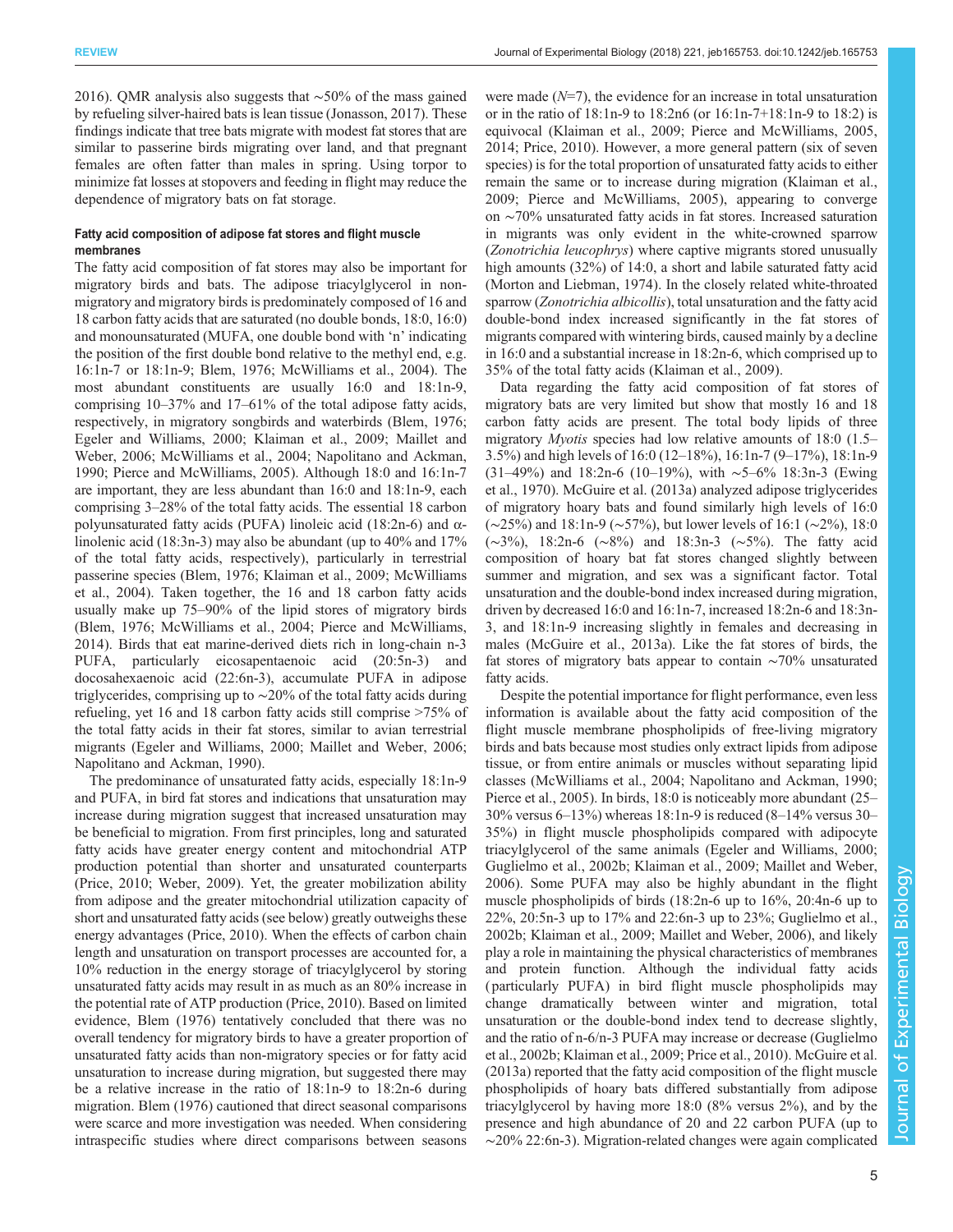by sex differences: 22:6n-3 increased and 18:2n-6 decreased in migrant females, whereas the opposite occurred in males. Although total unsaturation did not change during migration, the double-bond index decreased in males and increased in females, and the n-6/n-3 ratio increased in males and decreased in females [\(McGuire et al.,](#page-14-0) [2013a](#page-14-0)). Thus, no general pattern emerges regarding migrationrelated changes in the fatty acid composition of muscle membranes of free-living migratory birds and bats, except that changes in longchain n-3 PUFA appear to be offset by opposite changes in n-6 PUFA so that overall unsaturation remains stable ([Guglielmo et al.,](#page-13-0) [2002b;](#page-13-0) [Maillet and Weber, 2006; McGuire et al., 2013a\)](#page-14-0). However, drawing conclusions from only a few suitable studies is difficult, and more standardized studies need to be undertaken.

## How do birds and bats get fat?

The deposition of fat and the alteration of the fatty acid composition of fat stores of migratory birds are achieved through changes in both physiology and behavior [\(Bairlein, 2002](#page-12-0); [Berthold, 1993; Biebach,](#page-12-0) [1996](#page-12-0); [Newton, 2008](#page-14-0)). During the migratory phase, birds become hyperphagic, typically eating 20–40% more food than maintenance levels [\(Bairlein, 2002\)](#page-12-0) and gaining mass at a rate of ∼1–7% of lean body mass per day [\(Alerstam and Lindström, 1990;](#page-12-0) [Lindström,](#page-13-0) [1991](#page-13-0)). However, when food and foraging time are unlimited, migratory birds are capable of increasing food intake by three- to fivefold, reaching a gluttonous energy assimilation rate of up to 10 times BMR and gaining mass at a rate of 15% or more of lean body mass per day ([Kvist and Lindström, 2000, 2003\)](#page-13-0). Birds may also alter their food preferences during migration, for example, by including more fruit in the diet when it is available in the autumn [\(Bairlein, 2002](#page-12-0); [Berthold, 1993;](#page-12-0) [Parrish, 1997\)](#page-14-0). High dietary energy (carbohydrates and lipids) to protein ratios, such as those found in fruit or seeds, promote fattening [\(Bairlein, 2002](#page-12-0)) because carbohydrates can be readily converted to fat, lipids can be directly absorbed and stored, and high food intake rates allow migrating birds to meet protein requirements, even if the protein content of their diet is low ([Langlois and McWilliams, 2010](#page-13-0); [Marshall et al., 2015](#page-14-0)). Yellow-rumped warblers (Setophaga coronata) prefer high-carbohydrate to high-protein diets, adjusting intake seasonally to match changing energy targets ([Marshall et al.,](#page-14-0) [2015](#page-14-0)). Furthermore, yellow-rumped warblers and white-throated sparrows maintain larger fat stores when fed high-carbohydrate diets compared with high-protein diets [\(Guglielmo et al., 2017](#page-13-0); [Smith and McWilliams, 2009](#page-15-0)).

Migratory birds prefer diets with unsaturated rather than saturated fatty acids and prefer 18:1n-9 to 18:2n-6 ([Bairlein, 2002](#page-12-0); [McWilliams et al., 2004, 2002; Pierce and McWilliams, 2005,](#page-14-0) [2014](#page-14-0)); however the extent to which diet selection and selective metabolism in nature are important for seasonal changes in bird tissue fatty acid composition is unclear. The fatty acid composition of bird triacylglycerol stores and membrane phospholipids respond readily to changes in dietary fatty acid composition, especially when diet fat content or food intake is high because dietary fatty acids can be directly incorporated into tissues [\(Dick, 2017;](#page-12-0) [Egeler et al., 2003](#page-13-0); [Maillet and Weber, 2006](#page-14-0); [Pierce and McWilliams, 2005; Price and](#page-14-0) [Guglielmo, 2009](#page-14-0)). When diet fat content is low, de novo fatty acid synthesis from carbohydrate and amino acid precursors will favor a fatty acid composition of mostly 16 and 18 carbon saturated and monounsaturated fatty acids because most animals lack the desaturases needed to produce n-3 and n-6 PUFA ([Gurr et al.,](#page-13-0) [2016](#page-13-0)). Most animals do possess the required elongases and desaturases to produce 20 and 22 carbon PUFA (e.g. 20:4n-6, 20:5n-3 and 22:6n3) from dietary 18:2n-6 and 18:3n-3, so longchain PUFA can be abundant in fat stores or membranes given the appropriate diet with these precursors ([Gurr et al., 2016](#page-13-0)). When captive birds are held on constant diets for long periods there do not seem to be any endogenously controlled changes in fatty acid composition during migration seasons [\(Blem, 1976;](#page-12-0) [Pierce and](#page-14-0) [McWilliams, 2005](#page-14-0); [Price et al., 2010\)](#page-14-0), suggesting that dietary changes may be required to alter the composition of fat stores. Whereas the fatty acid composition of red-eyed vireos (Vireo olivaceous) fed a 30% lipid diet seemed to be mainly driven by dietary fatty acids [\(Pierce and McWilliams, 2005\)](#page-14-0), western sandpiper fat stores were influenced more by dietary 18:2n-6 content than by 16:0 or 18:1n-9 content when fed 5–10% fat diets, suggesting that both diet and selective metabolism were important [\(Egeler et al., 2003\)](#page-13-0). [Klaiman et al. \(2009\)](#page-13-0) concluded that the accumulation of high levels of 18:2n-6 by migrating white-throated sparrows was likely owing to dietary changes. However, despite feeding mainly on Corophium volutator, a benthic invertebrate with 45% n-3 PUFA in its body lipids, and becoming enriched themselves in n-3 PUFA as they refuel to high-fat loads (40% of body mass), the fat stores and muscle membranes of wild semipalmated sandpipers remained relatively depleted in PUFA and enriched in 18:1n-9 and 16:0 compared with the diet ([Maillet](#page-14-0) [and Weber, 2006\)](#page-14-0). [Maillet and Weber \(2006\)](#page-14-0) hypothesized that 20 and 22 carbon PUFA were converted to 16:0 and 18:0; however, this would require extensive partial oxidation and resynthesis of fatty acids. Another possible explanation for this pattern is the very low lipid content (1.2% of wet weight) of C. volutator [\(Ackman et al.,](#page-12-0) [1979\)](#page-12-0), which may require sandpipers to use de novo synthesis of 16 and 18 carbon fatty acids to fatten rapidly. The resultant fatty acid composition of migratory bird fat stores depends on a combination of factors: the rate of food intake, the lipid content of the diet, the fatty acid composition of dietary lipid, the capacity for *de novo* synthesis of fatty acids from non-lipid dietary components (a function of liver size and enzyme capacity – see below), the activity of liver elongases and desaturases that alter carbon chain length and desaturation of dietary or de novo origin fatty acids, and selective storage and oxidation of saturated fatty acids, MUFA and PUFA (summarized in [Fig. 3](#page-6-0)). Muscle membrane fatty acid composition, although influenced by the mix of fatty acids available in the body, is also regulated to maintain fluidity and function [\(Gurr et al., 2016\)](#page-13-0).

Physiological changes in digestive function, post-absorptive nutrient processing, and energy allocation to maintenance or growth may all contribute to fattening in migratory birds. The increased demands placed on migratory birds to digest food and process nutrients into fat are met by increases in the size and functional capacity of the gut and liver. Hyperphagia causes increases in the size of the alimentary tract, which allows birds to process greater volumes of food without reducing digestive efficiency [\(McWilliams](#page-14-0) [and Karasov, 2001, 2014](#page-14-0)). In some species, the gut and liver may nearly double in mass between winter and migration seasons [\(Guglielmo and Williams, 2003\)](#page-13-0), and they can also increase in size during stopovers coincident with periods of peak food intake and fattening [\(Piersma et al., 1999; Piersma and van Gils, 2011\)](#page-14-0). Digestive efficiency has been reported to increase in some species but not in others during migration ([Bairlein, 2002;](#page-12-0) [McWilliams and](#page-14-0) [Karasov, 2001\)](#page-14-0). Digesta retention time, activities of digestive enzymes (including lipases), and intestinal transporters may be modified in migratory birds to match changes in diet nutrient composition ([Afik et al., 1995](#page-12-0), [1997a;](#page-12-0) [McWilliams and Karasov,](#page-14-0) [2001;](#page-14-0) [Stein et al., 2005](#page-15-0)). Bird intestines have a much greater capacity for passive nutrient absorption than that of mammals (excepting bats – see below), and leakiness may be modulated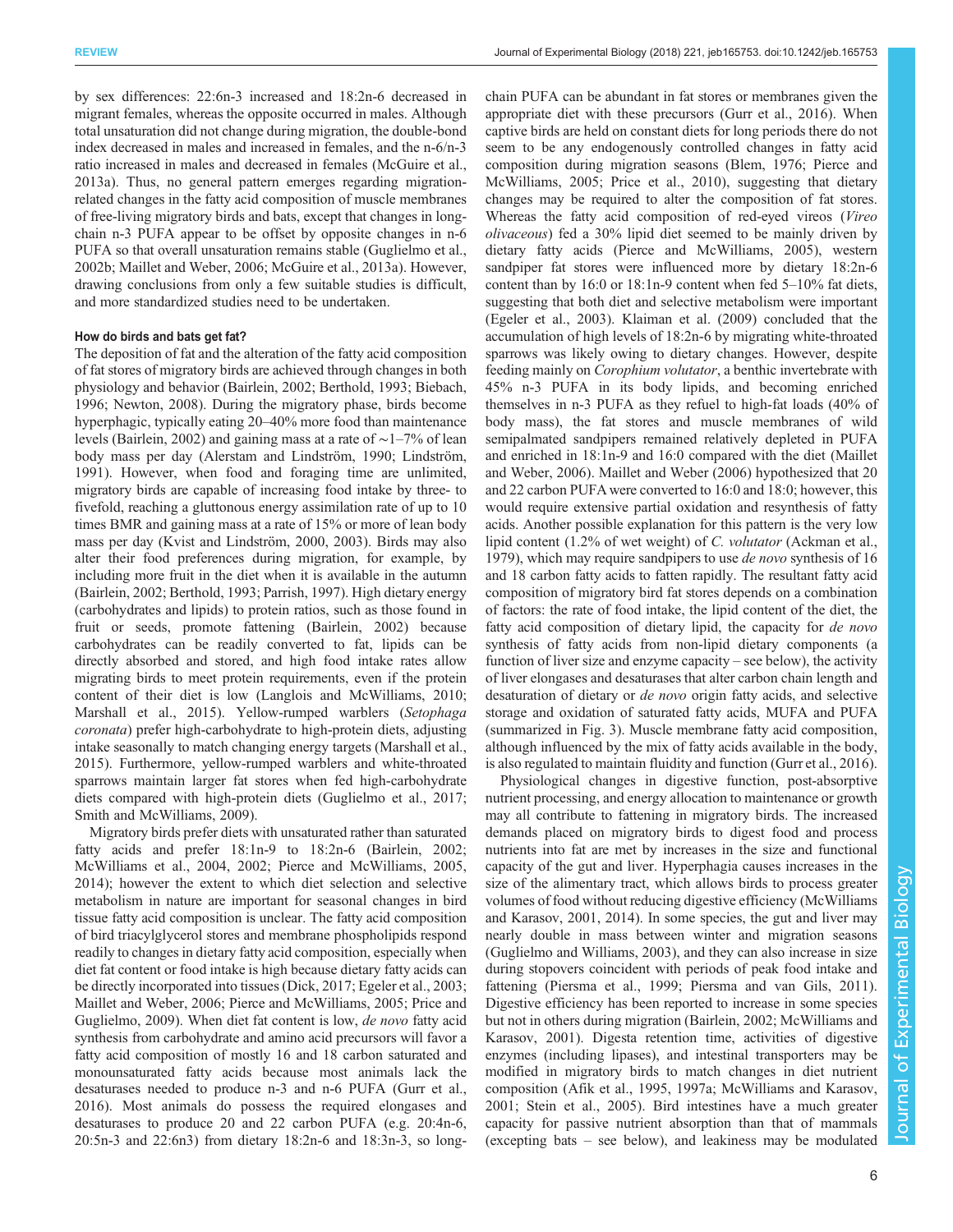<span id="page-6-0"></span>

## Fig. 3. A schematic representation of the flow of ingested nutrients into fat stores and muscle membrane phospholipids. Ingested fatty acids (FA) and other lipids are packaged into chylomicrons in mammals, which travel through the lymphatic system to the systemic circulation, and can be taken up by adipocytes, muscle or the liver. In birds, digested lipids are packaged into portomicrons, which first move through the hepatic portal system. Data from chickens indicate that owing to their large size and the reduced fenestration of avian portal capillaries, most portomicrons reach the systemic circulation and other tissues before returning as smaller lipoprotein remnants to the liver ([Fraser et al., 1986\)](#page-13-0). Dietary n-3 and n-6 fatty acids may be modified by the liver into longer and more unsaturated fatty acids. Surplus amino acids and carbohydrates can be used for de novo synthesis of mostly 16 and 18 carbon saturated and monounsaturated fatty acids in the liver. Triacylglycerol, phospholipids, non-esterified fatty acids and other lipids, such as cholesterol, are packaged into very low-density lipoproteins (VLDLs) for transport from the liver to other tissues.

during stopover to promote rapid fueling ([Afik et al., 1997b](#page-12-0); [Caviedes-Vidal et al., 2007;](#page-12-0) [Tracy et al., 2010\)](#page-15-0). Liver glucose-6 phosphate dehydrogenase activity nearly doubled and malic enzyme activity increased fivefold in rosy pastors (Sturnus roseus) and white wagtails (Motacilla alba) during the premigration period ([Shah et al., 1978](#page-15-0)). Liver fatty acid synthase (FAS) and 9-desaturase activities doubled during spring migration in western sandpipers compared with birds wintering and premigratory fattening in the tropics, which combined with a doubling of liver mass resulted in a fourfold increase in de novo fatty acid production capacity ([Egeler et al., 2000](#page-13-0); [Guglielmo and Williams,](#page-13-0) [2003](#page-13-0)). Liver FAS activity also approximately doubled in wild redheaded buntings (Emberiza bruniceps) during the pre-migration phase ([Banerjee and Chaturvedi, 2016](#page-12-0)), and in white-throated sparrows during spring and autumn migration compared with birds wintering in Mississippi, USA (1.28±0.66 s.d. versus 0.65±0.23 µmol min<sup>-1</sup> g<sup>-1</sup> tissue;  $F_{1,69} = 6.802$ ,  $P = 0.002$ ; measured using birds collected by [McFarlan et al., 2009](#page-14-0) and methods described in [Zajac et al., 2011;](#page-15-0) S. Landman, L. P. McGuire, and C.G.G., unpublished data). However, liver FAS decreased relative to winter in captive white-throated sparrows that were photostimulated into a vernal migratory state ([Zajac et al., 2011\)](#page-15-0). This result was attributed to the sparrows having unlimited food during shorter daylight hours (8 h) in the winter photoperiod, requiring greater fattening capacity than 'migrants' (16 h) that could not migrate. This could also explain why FAS did not increase in pre-migratory western sandpipers even though they were depositing fat ([Egeler et al., 2000](#page-13-0)). Liver FAS, adipose lipoprotein lipase and muscle lipoprotein lipase did not change from winter to spring migration in dark-eyed juncos (Junco hyemalis), suggesting de novo synthesis and peripheral lipoprotein hydrolysis capacities are not adjusted for migration in this species that was wintering at a colder northern latitude in New York State, USA [\(Ramenofsky et al., 1999](#page-15-0); [Savard et al., 1991\)](#page-15-0). Hummingbirds use nightly torpor to reduce body temperature and energy expenditure to enhance fat deposition during migration ([Carpenter et al., 1993](#page-12-0); [Hiebert, 1993](#page-13-0)). Seasonal migratory hypothermia has also been documented in barnacle geese (Branta leucopsis), which may serve the function of directing nutrients toward storage rather than maintenance metabolism [\(Butler and Woakes, 2001](#page-12-0)). Evidence for seasonal or nightly hypothermia in songbirds and other bird species during migration is scant [\(Wojciechowski and Pinshow, 2009\)](#page-15-0); however, this mechanism could be used to retain fuel deposited during feeding times.

More is known about the short-term homeostatic regulation of feeding in birds than about mechanisms of rheostatic change of the seasonal body mass or adiposity set points [\(Cornelius et al., 2013\)](#page-12-0). In birds, as in mammals, homeostatic regulation of appetite and energy status is controlled by neuroendocrine cells of the arcuate nucleus of the hypothalamus; rheostatic changes may be controlled elsewhere in the brain [\(Boswell, 2005](#page-12-0); [Boswell and Dunn, 2015\)](#page-12-0). Appetite stimulatory neurons in the arcuate nucleus express transcripts for neuropeptide Y (NPY) and agouti-related protein (AGRP), whereas inhibitory neurons express pro-opiomelanocortin (POMC) and cocaine and amphetamine-regulated transcript (CART). The expressed peptides then stimulate receptors of the melanocortin system to control feeding. Baseline changes in the expression of AGRP and POMC do not appear to play a role in the hyperphagia of migratory birds [\(Boswell and Dunn, 2015](#page-12-0); [Cornelius et al., 2013](#page-12-0)). The arcuate nucleus is outside the blood– brain barrier, exposing it to circulating energy metabolites, and the regulatory neurons receive input through receptors for insulin, leptin, ghrelin, corticosteroids and cholecystokinin ([Boswell and](#page-12-0) [Dunn, 2015\)](#page-12-0). Insulin is elevated in the fed state and is inhibitory to feeding in mammals and birds by stimulating POMC and inhibiting NPY and AGRP [\(Boswell and Dunn, 2015](#page-12-0)). In mammals, leptin is produced by adipocytes, signaling fat status, inhibiting feeding, and elevating metabolic rate ([Boswell and Dunn, 2015](#page-12-0); [Rousseau et al.,](#page-15-0)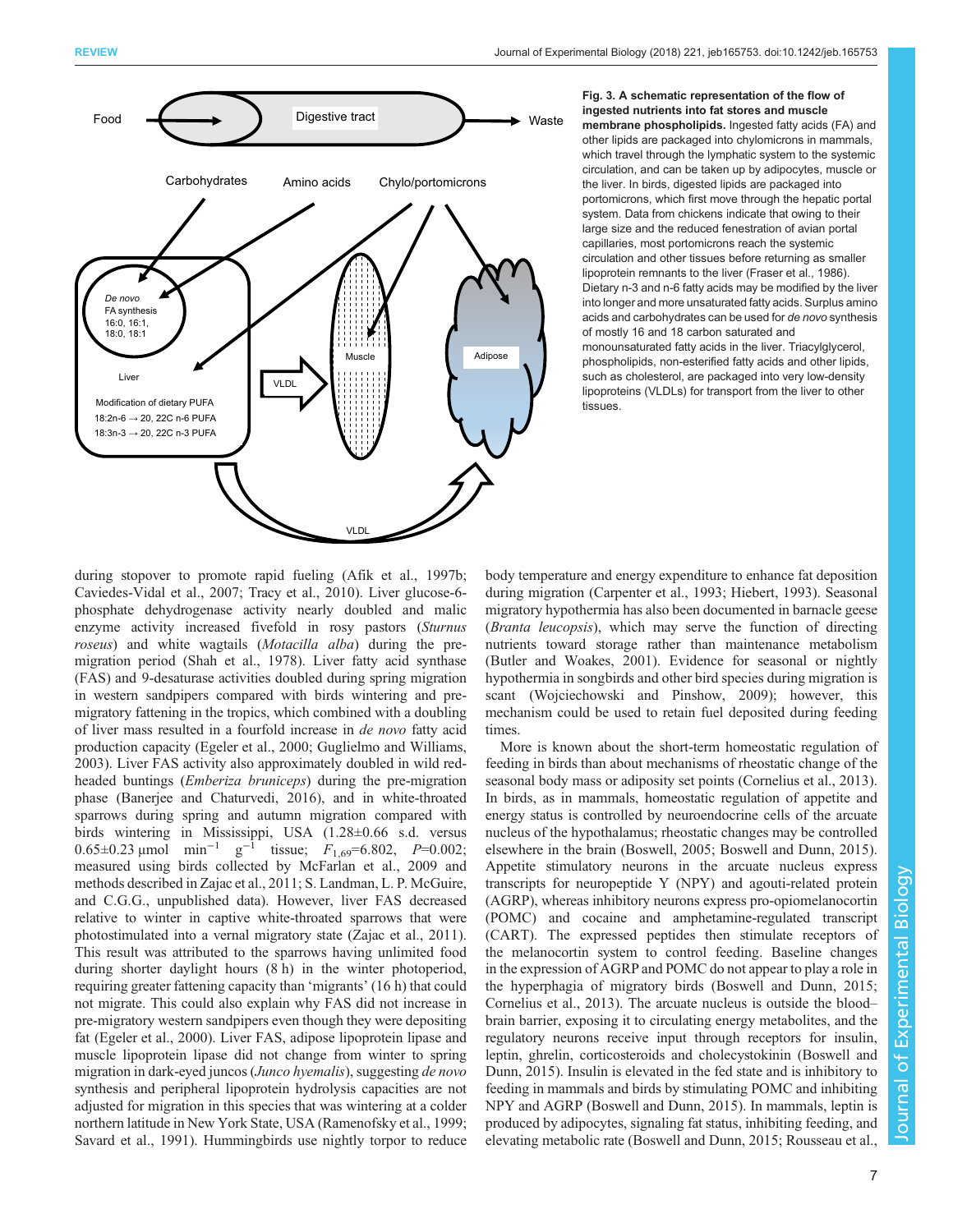[2003](#page-15-0)). In white-throated sparrows, peripheral injections of murine leptin inhibited feeding and reduced body mass in the winter condition, but not in the migratory condition [\(Cerasale et al., 2011\)](#page-12-0), suggesting that a change in leptin sensitivity could be permissive to excess feeding and fattening in migrants. Although leptin receptors were known to be present in the hypothalamus and other brain and peripheral regions of birds [\(Boswell and Dunn, 2015](#page-12-0); [Cerasale et al.,](#page-12-0) [2011](#page-12-0)), the existence of avian leptin was not definitively shown until recently, and it is not expressed by adipose tissue [\(Friedman-Einat](#page-13-0) [et al., 2014](#page-13-0); [Huang et al., 2014](#page-13-0)). Avian leptin may have autocrine or paracrine functions within the brain and its signaling functions are not understood [\(Boswell and Dunn, 2015\)](#page-12-0). Thus, leptin may not provide direct peripheral feedback about fat stores to the central appetite and energy regulatory systems of birds, and its role in migration is still unknown. Ghrelin is produced by the stomach and in mammals it stimulates appetite in the energy-deprived state; however, it inhibits feeding in birds [\(Boswell and Dunn, 2015\)](#page-12-0). Recently, a study of migrating garden warblers (Sylvia borin) showed that plasma concentrations of acylated ghrelin were positively correlated with body fat, and that peripheral injections of unacylated ghrelin inhibited feeding and stimulated nocturnal migratory restlessness ([Goymann et al., 2017](#page-13-0)). Thus, ghrelin signaling may play a role in regulating fat storage and migratory behavior. Corticosteroids, acting through the low-affinity corticosteroid receptor stimulate feeding in mammals by increasing NPY and AGRP [\(Cornelius et al., 2013](#page-12-0)). In birds, the elevation of baseline corticosterone (CORT) appears to play a permissive role during migration seasons by stimulating feeding and mass gain, possibly through effects related to insulin [\(Boswell and](#page-12-0) [Dunn, 2015](#page-12-0); [Holberton et al., 2007; Landys-Cianelli et al., 2004\)](#page-13-0). During stopover refueling the effects of CORT are complex as plasma CORT levels are positively correlated with fat load and negatively correlated with the rate of feeding and mass gain in migrant wheatears ([Eikenaar et al., 2013\)](#page-13-0). High levels of CORT are associated with peak fatness at stopover and may signal departure readiness and, thus, the role of CORT in stopover fattening may be independent of or dependent on interactions with other hormones, such as ghrelin [\(Eikenaar et al., 2014, 2013](#page-13-0)). Cholecystokinin (CCK) is inhibitory to feeding, and recent studies in birds suggest that variation in central CCK signaling can alter the growth rate [\(Boswell and Dunn, 2015\)](#page-12-0). Other factors that could be important for influencing long-term control of appetite and energy storage in migrant birds may be related to thyroid hormones, which can stimulate AGRP, or to mechanisms in the arcuate nucleus for sensing energy metabolites, such as lipids in plasma ([Boswell and](#page-12-0) [Dunn, 2015; Cornelius et al., 2013](#page-12-0)). Plasma triacylglycerol levels are very often correlated with individual body mass in migratory birds [\(Guglielmo et al., 2005\)](#page-13-0) and could play such a signaling role. Like adiponectin expression in mammals, adiponectin is expressed by adipose and skeletal muscle of birds, and is present in plasma in high concentrations that increase with fatness [\(Ramachandran et al.,](#page-15-0) [2013](#page-15-0)). Adiponectin receptors are present in bird skeletal muscle, liver, diencephalon, adipose and the anterior pituitary, and adiponectin appears to be involved in signaling information about fat stores peripherally to affect liver and muscle metabolism, and centrally through the pituitary to influence growth and reproduction [\(Ramachandran et al., 2013\)](#page-15-0). [Stuber et al. \(2013\)](#page-15-0) reported that the circadian pattern of plasma adiponectin changed during migration in white-throated sparrows, and that it was positively correlated with fat stores and nocturnal migratory restlessness. Plasma visfatin also increased during the migratory season, suggesting this adipokine may also be involved in migratory physiology ([Stuber et al., 2013\)](#page-15-0).

Lipid biosynthesis and storage is regulated locally in the liver and adipocytes by peroxisome proliferator-activated receptors (PPARs) and their co-factors ([Wang, 2010](#page-15-0)). In gray catbirds, PPARα transcript abundance increased threefold during spring migration in the liver compared with tropical wintering, and remained at intermediate levels through summer and autumn migration [\(Corder](#page-12-0) [et al., 2016](#page-12-0)). However, neither PPARλ nor any of the PPAR target genes measured in the liver changed significantly with migration. PPARλ expression did not vary seasonally in adipose, and only perilipin3 (PLIP3) and plasma membrane fatty acid binding protein (FABPpm) showed any seasonal change, tending to be lowest during spring migration ([Corder et al., 2016](#page-12-0)). Much more remains to be learned about how feeding, fat storage and lean mass dynamics are regulated in migratory birds.

How bats get fat during migration or potentially alter their fatty acid composition is almost completely unknown [\(McGuire and](#page-14-0) [Guglielmo, 2009](#page-14-0)). Whether bats always get fatter during migration ( particularly males – see above) is unclear, and whether they become hyperphagic in captivity or nature has not been demonstrated. Bats may favor higher PUFA insects to facilitate torpor [\(Schalk and Brigham, 1995](#page-15-0)), but whether they do this during migration or if liver *de novo* synthesis and desaturation capacities increase is not known. Like birds, the small intestine of bats also has a high capacity for passive nutrient absorption, which may be a general adaptation to minimize weight in flying vertebrates ([Price](#page-14-0) [et al., 2015\)](#page-14-0). However, [McGuire et al. \(2013a](#page-14-0)) reported that the alimentary tract and liver of hoary bats were smaller during migration, suggesting that hyperphagia does not occur. Temperate bats are consummate heterotherms, and are well known for their extensive use of daily and seasonal torpor. Migrating hoary and silver-haired bats use torpor facultatively during stopovers [\(Cryan](#page-12-0) [and Wolf, 2003;](#page-12-0) [Jonasson, 2017;](#page-13-0) [McGuire et al., 2014](#page-14-0)); in silverhaired bats, the depth and duration of torpor are adjusted depending on ambient temperature, such that fat loss and energy expenditure during daytime roosting at a stopover is independent of temperature [\(Baloun, 2017;](#page-12-0) [McGuire et al., 2014](#page-14-0)). Female silver-haired bats appear to use less torpor and have greater roosting energy expenditure than males during spring stopovers, when they are pregnant, which may explain their greater fat loads in spring [\(Baloun, 2017](#page-12-0); [Jonasson, 2017](#page-13-0)). The low and predictable energy cost of stopping may reduce the need for refueling in migrating bats, contributing to short stopovers [\(McGuire et al., 2012, 2014\)](#page-14-0). Furthermore, bats may feed before or during nocturnal migratory flight, thus using both endogenous and ingested fuels for flight [\(Voigt et al., 2012](#page-15-0)). Seasonal fat storage for migration could potentially be regulated by the leptin signaling system, which has been shown to be important during fattening of bats prior to hibernation ([Kronfeld-Schor et al., 2000\)](#page-13-0). Much basic research with captive and wild bats on the fundamental aspects of lipid storage and metabolism during migration remains to be undertaken.

## Meeting the challenge of fat-fueled flight

Migratory birds are fat-burning machines. For decades, it was widely accepted that fat fueled the migratory flight of birds, without clear recognition of how impossible it should be based on what was known about mammalian exercise. Many studies of muscle enzymes of migrant birds emphasized that fatty acid oxidation capacity increased and how important this was, yet the key limitation is not oxidation but transport [\(Guglielmo, 2010\)](#page-13-0). The paradox of fatty acids stored in adipose fat (triacylglycerol) as fuel for flying migrants such as birds and bats, is that the property that makes them ideal for storing energy (hydrophobicity), also makes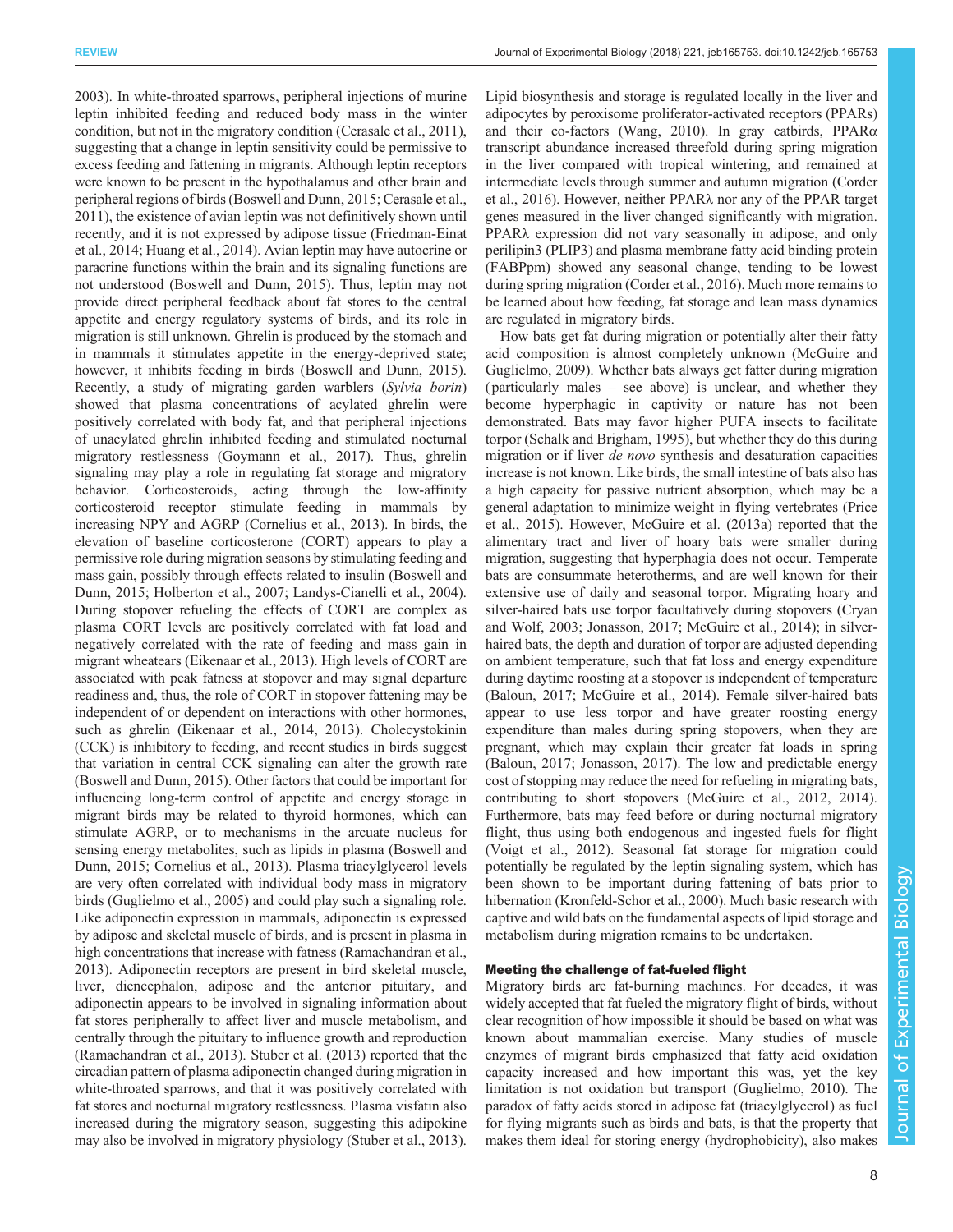them difficult to metabolize at the very high rates needed for flight. Unlike soluble fuel substrates such as glucose and amino acids, fatty acids have aqueous solubility in the nanomolar range, meaning that their transport must be mediated by protein carriers from their source to the site of oxidation in muscle cells during exercise.

Migratory birds do not fit the crossover exercise model of running mammals [\(Brooks, 1998\)](#page-12-0), which predicts that fatty acids can provide ∼70% of the energy for low-intensity exercise (e.g. 40%  $V_{\text{O}_2,\text{max}}$ ) but only ~10–20% of the energy needed for highly intense aerobic exercise (e.g. 85%  $\dot{V}_{\text{O}_2,\text{max}}$ ; [McClelland, 2004](#page-14-0)). Most of the energy used by a mammal running near  $\dot{V}_{\text{O}_2,\text{max}}$  is derived from carbohydrate oxidation, mostly intramuscular glycogen [\(McClelland, 2004\)](#page-14-0). Furthermore, circulatory fatty acids only seem to contribute approximately half of the total fatty acids oxidized during running in mammals, with the remainder originating from intramuscular triacylglycerol [\(Weber et al.,](#page-15-0) [1996](#page-15-0)). Thus, if a flying bird exercises at nearly 80%  $\dot{V}_{\text{O}_2,\text{max}}$ , then the mammal crossover model would predict that only 5–10% of its energy would come from the oxidation of fatty acids delivered from adipose tissue to muscles through the circulation; however, the value is closer to 90% [\(Guglielmo, 2010](#page-13-0)). Flight muscles of migratory birds have very high activities of mitochondrial enzymes involved in fatty acid oxidation, such as hydroxyacyl-CoAdehydrogenase (HOAD) and carnitine palmitoyltransferase (CPT), that are greater in more migratory species [\(Lundgren and Kiessling,](#page-14-0) [1985](#page-14-0)), increase during migration seasons [\(Banerjee and Chaturvedi,](#page-12-0) [2016](#page-12-0); [Guglielmo et al., 2002a;](#page-13-0) [Lundgren and Kiessling, 1985,](#page-14-0) [1986](#page-14-0); [Marsh, 1981](#page-14-0); [McFarlan et al., 2009](#page-14-0); [Zajac et al., 2011](#page-15-0)), and may increase at stopovers as birds refuel and prepare to depart [\(Driedzic et al., 1993;](#page-12-0) [Maillet and Weber, 2007](#page-14-0)). However, increasing the mitochondrial fatty acid oxidation potential alone does not solve the problem with using adipose-derived fatty acids as fuel because the limitation in mammals appears to be due to constraints on transport through the circulation and uptake and transport of fatty acids by myocytes ([Guglielmo, 2010;](#page-13-0) [Vock et al.,](#page-15-0) [1996](#page-15-0)). Hypotheses regarding the mechanisms that allow birds to use their fat stores for migration have focused on two aspects of fatty acid transport: (1) enhanced circulatory delivery and (2) enhanced myocyte uptake and intramyocyte transport capacity.

Fatty acids are transported in plasma as non-esterified fatty acids (NEFA) bound to albumin, or as triacylglycerol, phospholipids and NEFA in lipoproteins [\(Ramenofsky, 1990](#page-15-0)). Adipocytes release NEFA and glycerol following hydrolysis of triacylglycerol by hormone-sensitive lipase and adipose triglyceride lipase. At rest and during intense shivering, ruff sandpipers (Philomachus pugnax) were found to have the highest adipose lipolytic rates measured in vertebrates (two- to threefold greater than mammals), and 50% of the fatty acids were re-esterified and retained within adipocytes [\(Vaillancourt and Weber, 2007](#page-15-0)). Basal adipose lipolysis tended to increase during spring and autumn migration compared with summer, but was lower than during wintering in gray catbirds [\(Corder et al., 2016](#page-12-0)). In mammals, lipolysis is not thought to limit fatty acid oxidation during exercise ([Weber et al., 1996\)](#page-15-0), and the very high lipolysis rates of birds suggest that this may also be true for birds. Changes in plasma albumin concentration are unlikely to be important for enhancing fatty acid transport because excess albumin would be detrimental to blood viscosity and fluid homeostasis [\(Jenni-Eiermann and Jenni, 1992](#page-13-0)). Migrating songbirds captured in mid-flight were found to have elevated plasma triacylglycerol and very low-density lipoproteins (VLDL) compared with fasted or fed birds [\(Jenni-Eiermann and Jenni, 1991,](#page-13-0) [1992](#page-13-0)), leading to the hypothesis that some fatty acids mobilized

from adipocytes during flight may be cleared from the plasma by the liver, re-esterified to triacylglycerol (and possibly phospholipids), and packaged into VLDL for re-release to the circulation [\(Jenni-](#page-13-0)[Eiermann and Jenni, 1992\)](#page-13-0). Once reaching the muscle capillaries, triacylglycerol would be hydrolyzed by lipoprotein lipase, releasing NEFA in high local concentrations for uptake by myocytes [\(Ramenofsky, 1990](#page-15-0)). This could increase overall fatty acid flux by keeping the availability of albumin binding sites high and creating an alternative pathway for the delivery of fatty acids to muscle by lipoproteins ([Jenni-Eiermann and Jenni, 1992](#page-13-0)). Further support for the lipoprotein hypothesis was found in bar-tailed godwits (Limosa lapponica taymyrensis) that had greater plasma triacylglycerol concentrations immediately after arrival from a long migratory flight than after five hours of inactivity [\(Landys et al.,](#page-13-0) [2005\)](#page-13-0). The potential for lipoproteins to transport large amounts of lipids to muscles with a lesser osmotic challenge seems attractive and would make lipid transport of birds during exercise more similar to that of flying insects and some fish than mammals ([Weber, 2009\)](#page-15-0). However, although plasma NEFA generally increases during flight in birds [\(Bordel and Haase, 1993](#page-12-0); [Gerson and Guglielmo, 2013](#page-13-0); [Jenni-Eiermann et al., 2002;](#page-13-0) [Pierce et al., 2005](#page-14-0); [Schwilch et al.,](#page-15-0) [1996\)](#page-15-0), the lipoprotein pathway of fatty acid delivery has not been empirically replicated in birds flying under controlled conditions. Plasma triacylglycerol and phospholipids remained the same or decreased during flight wheel exercise lasting 30–45 min in redeyed vireos ([Pierce et al., 2005](#page-14-0)) and yellow-rumped warblers [\(Guglielmo et al., 2017](#page-13-0)). Triacylglycerol tended to decrease and phospholipids decreased significantly in American robins (Turdus migratorius) flying for 18–55 min in a wind tunnel [\(Gerson and](#page-13-0) [Guglielmo, 2013](#page-13-0)). Plasma triacylglycerol concentration either does not change or decreases in flying homing pigeons (*Columba livia*; [Bordel and Haase, 1993](#page-12-0); [Schwilch et al., 1996](#page-15-0)). In red knots (Calidris canutus), plasma triacylglycerol decreased during the first hour and then remained stable for up to ten hours of wind tunnel flight, but was lower than time-matched fasting controls [\(Jenni-](#page-13-0)[Eiermann et al., 2002\)](#page-13-0). Similarly, in a small passerine, the yellowrumped warbler, plasma triglyceride remained stable or declined slightly during wind tunnel flights of 40–360 min, and did not differ from time-matched fasting controls [\(Guglielmo et al., 2017\)](#page-13-0). However, plasma phospholipids increased with flight and fasting duration [\(Guglielmo et al., 2017\)](#page-13-0), and the triacylglycerol to phospholipid ratio tended to decrease (P=0.06; C.G.G., unpublished data) in warblers, suggesting a shift in lipoprotein composition that could reflect greater offloading of triacylglycerol and lipoprotein flux (Bussière-Côté et al., 2016). Even though these studies do not confirm the lipoprotein hypothesis, they consistently show that plasma concentrations of fatty acids in circulating triacylglycerol and phospholipids are maintained several-fold greater than in NEFA during endurance flights. This large pool of fatty acids could be important for fuel supply during flight. Additional field measurements of wild birds captured in mid-flight are needed to replicate earlier studies. Although isotopic tracing of lipoproteins and NEFA to measure flux during endurance flights will not be trivial ([Magnoni et al., 2008; McCue et al., 2010](#page-14-0); [Vaillancourt and Weber, 2007](#page-15-0)), this could be performed to conclusively test the lipoprotein hypothesis.

The low capacity for fatty acid uptake by mammalian myocytes is thought to be the greatest factor limiting the use of circulatory fatty acids as fuel for running ([Vock et al., 1996\)](#page-15-0). Although mammals adapted or trained for high endurance running ability have an enhanced absolute fatty acid oxidation capacity, they rely more on intramyocyte triacylglycerol than circulatory fatty acids for energy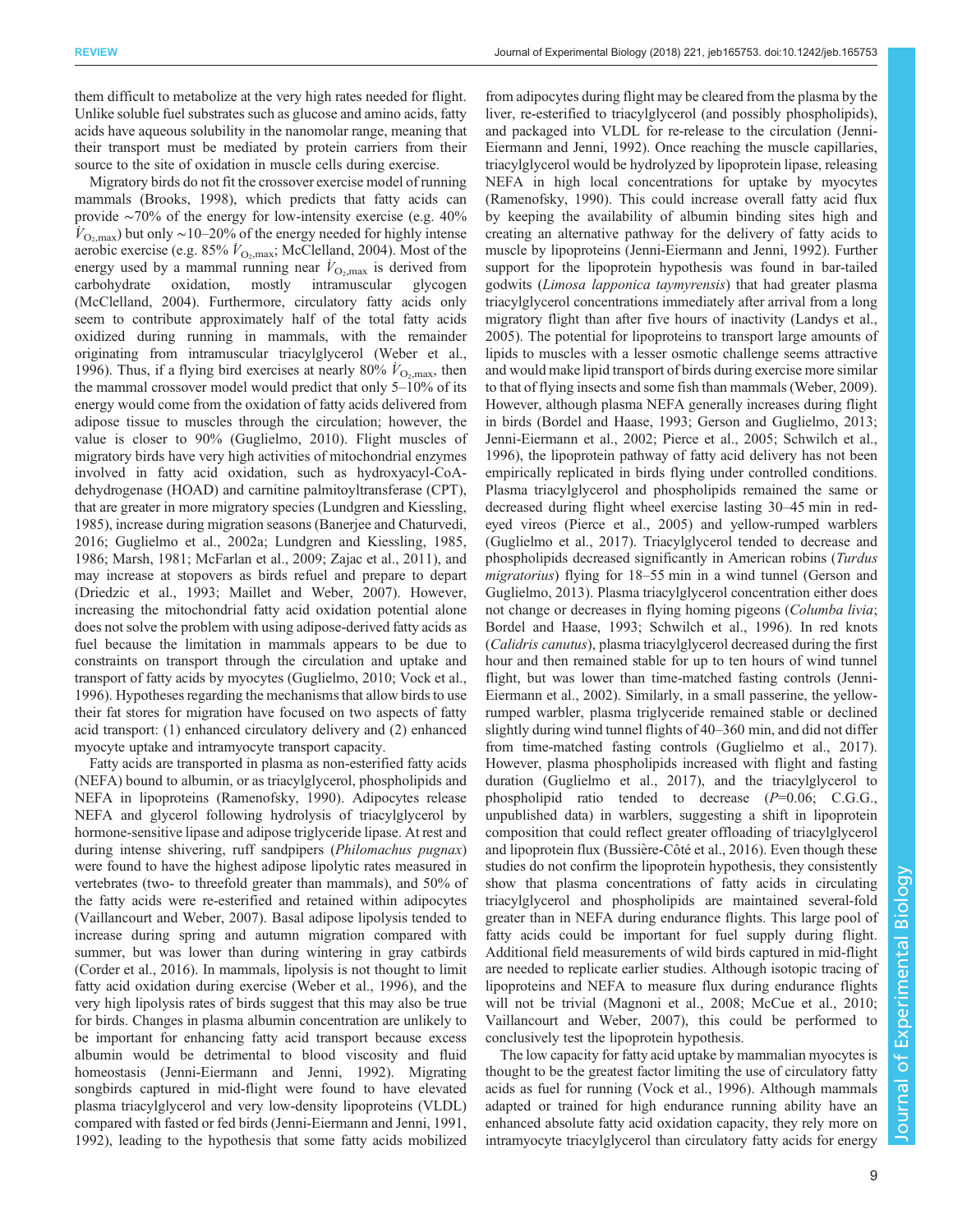[\(McClelland, 2004\)](#page-14-0), a pattern quite unlike that of migratory birds. A simple hypothesis that follows is that the flight muscles of migratory birds should have a very high capacity for fatty acid uptake, and that this may change between migration and non-migration seasons as the requirement for exogenous fatty acid oxidation changes. Approximately a third of the improved delivery of fatty acids to bird muscles could be related to their small fiber size and high capillary surface density; however, most of the improved delivery of fatty acids is likely to be due to changes in protein-mediated transport [\(Guglielmo et al., 2002a\)](#page-13-0). The bulk of fatty acid transport across the sarcolemma is mediated by proteins, including fatty acid translocase (FAT/CD36) and plasma membrane fatty acid binding protein (FABPpm), and high intracellular concentrations of the heart-type fatty acid binding protein (H-FABP) promote rapid uptake, movement and disposal of fatty acids [\(Luiken et al., 1999](#page-14-0); [Sweazea and Braun, 2006\)](#page-15-0). Pectoralis muscles of migrating western sandpipers have an approximately 10-fold greater concentration of H-FABP (up to 11% of cytosolic protein) than that of mouse soleus muscle, and H-FABP has been shown to increase by 70% during migratory seasons compared with winter ([Guglielmo et al., 2002a\)](#page-13-0). H-FABP also increases during migration at the transcript level by up to 30-fold and at the protein level by ∼50% in the flight muscles of barnacle geese [\(Pelsers et al., 1999\)](#page-14-0), wild and captive photostimulated white-throated sparrows ([McFarlan et al., 2009](#page-14-0); [Zajac et al., 2011\)](#page-15-0) and captive photostimulated yellow-rumped warblers ([Dick, 2017\)](#page-12-0). FAT/CD36 has been shown to increase at the transcript level by two to four times during migratory phases in wild and captive photostimulated white-throated sparrows, but protein changes could not be measured owing to a lack of antibody specificity ([McFarlan et al., 2009](#page-14-0); [Zajac et al., 2011](#page-15-0)). In the same birds, FABPpm increased by fourfold and twofold at the transcript and protein levels, respectively, in wild migrants ([McFarlan et al.,](#page-14-0) [2009](#page-14-0)), but did not change at the transcript level in captive photostimulated sparrows ([Zajac et al., 2011](#page-15-0)). H-FABP, FAT/ CD36 and FABPpm protein concentrations of yellow warblers (Setophaga petechia) and warbling vireos (Vireo gilvus) mostly increased during spring and autumn migrations relative to the summer levels, although changes in transcript abundances were less consistent ([Zhang et al., 2015\)](#page-15-0). [Price et al. \(2010\)](#page-14-0) did not find any changes in fatty acid transporters or oxidative enzymes in long-daytreated white-crowned sparrows, but attributed these results to a lack of response to photostimulation. Interestingly, fatty acid transporters and oxidative enzymes did not change in cardiac muscle during migration in captive photostimulated white-throated sparrows [\(Zajac et al., 2011](#page-15-0)). Oxidative enzyme activities in the heart were also constant in wild yellow warblers and warbling vireos; however, fatty acid transporters tended to decrease during migration in yellow warblers and increase during migration in warbling vireos ([Zhang](#page-15-0) [et al., 2015](#page-15-0)). These findings emphasize that the regulation of flight muscle fuel metabolism to favor exogenous fatty acids during migration may be decoupled from the heart. Overall, the myocyte uptake and transport hypothesis is well supported by data from both non-passerine and passerine birds.

The fuel metabolism of migratory bats presents a fascinating problem because if, like birds, they are able to fuel endurance flight almost completely with adipose fatty acids, then they are predicted to have much greater lipid transport and oxidation capacities than other mammals ([McGuire and Guglielmo, 2009\)](#page-14-0). Enzymes involved in fatty acid oxidation generally show high levels of activity in bat flight muscles ([Suarez et al., 2009](#page-15-0); [Yacoe et al.,](#page-15-0) [1982](#page-15-0)), and HOAD and CPT activities have been reported to increase by 53% and 32%, respectively, during migration in hoary bats

[\(McGuire et al., 2013b](#page-14-0)). The potential for fatty acid delivery via lipoproteins during migratory flight has not been studied in bats. All that is known is that little brown bats (Myotis lucifugus) show highly variable plasma triacylglycerol concentrations during aerial feeding, from barely detectable to >3 mmol  $1^{-1}$ , suggesting that lipoproteins can be present at high concentrations and available as fuel during flight [\(McGuire et al., 2009a](#page-14-0),[b\)](#page-14-0). With respect to myocyte fatty acid transport capacity, the messenger ribonucleic acid (mRNA) transcript abundance of FAT/CD36 and FABPpm has not been found to change between summer residency and migration in hoary bats, and H-FABP mRNA increases in migratory females but not in males ([McGuire et al., 2013b\)](#page-14-0). Muscle concentrations of H-FABP, FAT/CD36 and FABPpm proteins have not been measured in bats, so it is not possible to compare the concentrations of these proteins in bats to those of birds or to test the hypothesis that they are more abundant than in other mammals. H-FABP expression has been shown to increase during hibernation in little brown bats, indicating that H-FABP expression responds to changing demands for fatty acid transport in other contexts ([Eddy and Storey, 2004](#page-13-0)). Although respirometry studies show that fasted bats can fly while oxidizing fatty acids ([Welch et al., 2008](#page-15-0)), the available evidence does not conclusively demonstrate that migratory bats can use solely exogenous fatty acids to fuel migratory flight or that they make seasonal adjustments to muscle fatty acid transporters. As aerial foragers, it is possible that they always maintain a high muscle fatty acid uptake capacity to use ingested lipids as fuel. Additional studies of migratory bat species are required to determine their metabolic and biochemical strategies.

## New insights of the -omics age

The risk in formulating hypotheses based on prior knowledge of physiology and biochemistry is that cherry picking obvious or wellknown pathways or regulatory systems may be biased, leading one to overlook novel and crucial information. With respect to how migratory birds achieve exceptionally high rates of fatty acid oxidation in muscle, attention has been focused on particular enzymes (CS, HOAD and CPT) and transporters (H-FABP, FAT/ CD36 and FABPpm) that seem likely to be important regulatory steps or indicators of overall flux capacity. Transcriptomic and proteomic analyses provide unbiased assessments of changes in gene transcription and protein levels. Proteomic comparison of pectoralis muscles between non-migratory (short day) and migratory (long day) phenotypes of the black-headed bunting (Emberiza melanocephala) revealed significant upregulation of H-FABP, myoglobin and creatine kinase, and upregulation of H-FABP and myoglobin transcripts were also evident ([Srivastava et al.,](#page-15-0) [2014\)](#page-15-0). Such changes did not occur in the Indian weaverbird (Ploceus philippinus), a full-year resident species [\(Srivastava et al.,](#page-15-0) [2014\)](#page-15-0). A proteomic analysis of the red-headed bunting revealed 24 proteins that were upregulated in the pre-migratory phase compared with non-migrants, and two proteins that were only expressed in premigrants ([Banerjee and Chaturvedi, 2016\)](#page-12-0). The upregulated proteins served a wide variety of functions, including fatty acid transport and oxidation and roles in the citric acid cycle, electron transport chain, glycogen metabolism, glycolysis, amination– deamination, heat shock and calcium regulation ([Banerjee and](#page-12-0) [Chaturvedi, 2016\)](#page-12-0). An analysis of lipid-related genes of pectoralis muscle in gray catbirds throughout the annual cycle showed that transcript abundance of transcription factors PPARα, PPARδ, estrogen-related nuclear receptors (ERRβ, ERRλ), PGC-1α and PGC-1β tended to be greater during the late-summer pre-migratory period and autumn migration than during spring migration and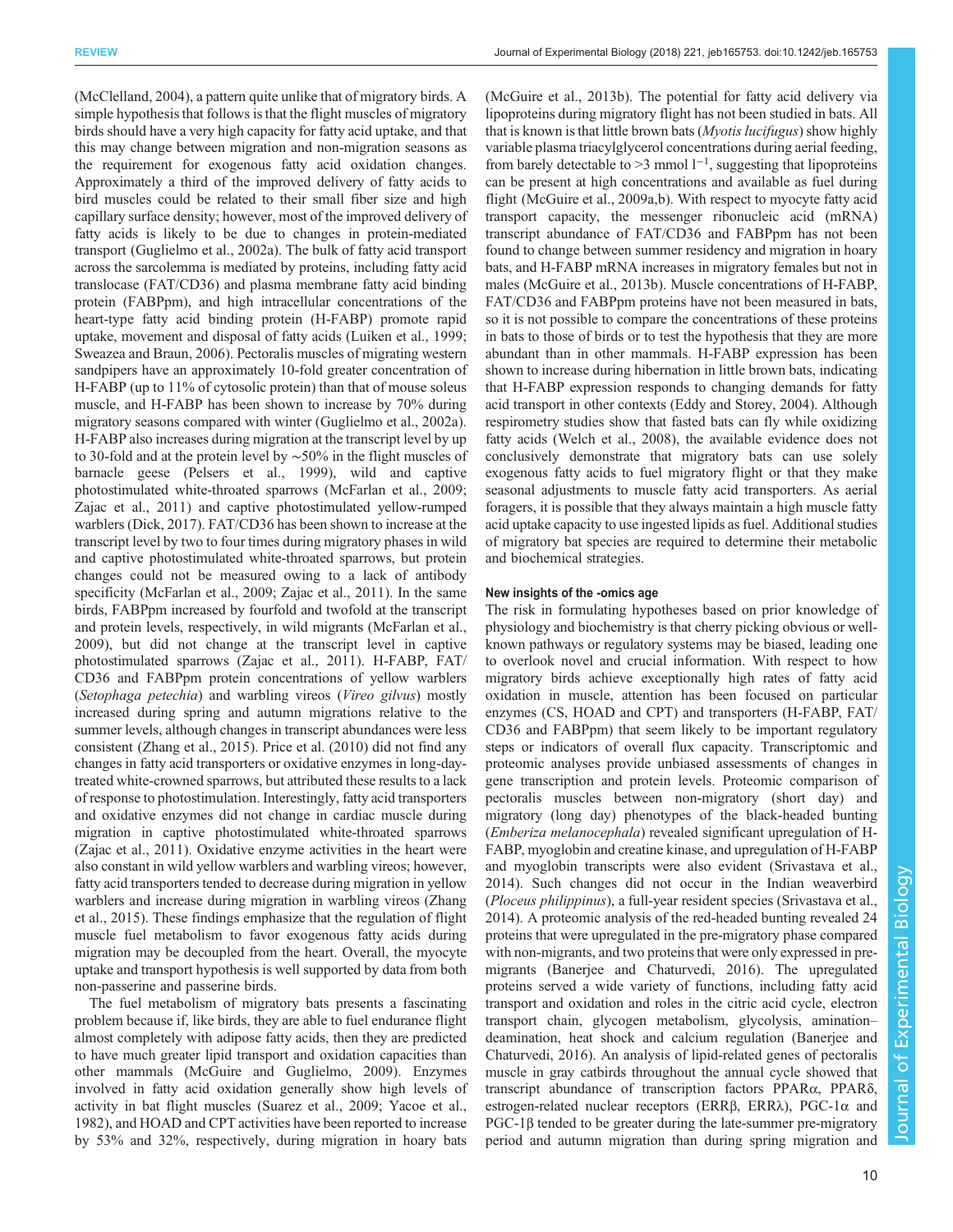breeding, whereas the opposite was generally apparent in some of the downstream targets of these transcription factors, such as hormone sensitive lipase (HSL), adipose triglyceride lipase (ATGL), FABPpm, medium-chain acyl CoA dehydrogenase (MCAD) and perilipins (PLIN2, PLIN3) but not FAT/CD36 or LPL [\(DeMoranville, 2015](#page-12-0)). High levels of expression of the transcription factors and variable expression of the targets were apparent during winter in the tropics [\(DeMoranville, 2015\)](#page-12-0). Pectoralis muscle transcriptomes were studied in migratory and resident subspecies of the dark-eyed junco after spring photoperiod exposure, thus contrasting the migratory and reproductive states [\(Fudickar et al., 2016](#page-13-0)). In total, 366 genes were differentially expressed between subspecies, and gene ontology (GO) terms identified notable increases in genes related to lipid transport, fatty acid catabolism, ketone metabolism, peroxisomes and mitochondria in the migrant juncos. [Dick \(2017\)](#page-12-0) found 455 genes to be differentially expressed between pectoralis muscles of autumn migratory and winter-condition captive yellow-rumped warblers. Kyoto Encyclopedia of Gene and Genomes (KEGG) pathway analysis revealed that only four pathways were significantly upregulated, three of which were related to fatty acid metabolism and one to ribosomes. These included genes such as PGC-1α, PGC-1β, PPARs, FABP, acyl-CoA-dehydrogenase and a peroxisomespecific fatty acid transporter ABCD-1 ([Dick, 2017](#page-12-0)). A surprising 45 pathways were downregulated in the migratory state, such as those related to muscle growth, inflammation and immune function, circadian rhythm and hormone signaling, suggesting that migratory preparation may require trade-offs in other muscle functions. These new studies generally verify that augmented fatty acid transport and oxidation pathways are very prominent features of avian migration, and also highlight aspects, such as mitochondrial biogenesis, microsomal fatty acid oxidation, protein synthesis capacity, inflammation and oxidative stress that should be explored in more detail in future studies. Transcriptomic and proteomic changes associated with migration in bats have not been examined and should be explored.

### Potential benefits of unsaturated fatty acids for migrants

An intriguing question is whether unsaturated fatty acids in fat stores and muscle membranes improve the exercise and migratory performance of birds and other animals. If this is true for n-3 and n-6 PUFA, then selection for diets high in PUFA could be important for successful migration. Similar arguments have been made for diet shifts in mammals preparing to hibernate [\(Ruf and Arnold, 2008\)](#page-15-0). The evidence regarding the effects of unsaturation in general, and PUFA in particular, on migratory birds has been reviewed previously ([Guglielmo, 2010;](#page-13-0) [Pierce and McWilliams, 2014](#page-14-0); [Price, 2010](#page-14-0); [Weber, 2009\)](#page-15-0), so I will only cover this briefly here and discuss new findings.

One way that unsaturated fatty acids could improve endurance flight is by being better fuels (fuel hypothesis, sensu [Price, 2010\)](#page-14-0). For a given carbon chain length, the addition of double bonds generally increases the relative rate of fatty acid mobilization from adipocytes and the rate of oxidation by muscles (Fig. 4A). For example, in ruff sandpipers and white-crowned sparrows, 16:0 and 18:1n-9 are released from adipocytes in proportion to their abundance in adipocyte triacylglycerol, whereas fatty acids such as 20:0 and 20:1 are retained and PUFA are preferentially mobilized [\(Price et al., 2008](#page-14-0)). Similarly, the rate of CPT catalysis in flight muscles of five species of migratory and non-migratory birds decreased dramatically among saturated fatty acids as substrate chain length increased (16:0>18:0, 20:0 undetectable), but was



Fig. 4. Shorter and more unsaturated fatty acids may be better fuels for exercise. Fatty acid relative mobilization from (A) adipocytes and (B) catalysis by carnitine palmitoyltransferase (CPT) depends on the carbon chain length and the degree of unsaturation. Data in A were quantitatively estimated from fig. 1 of [Price et al. \(2008\)](#page-14-0) and from fig. 3 of [Raclot \(2003\).](#page-14-0) A value of 1 indicates that a fatty acid was released from adipocytes in direct proportion to its abundance in adipocyte triacylglycerol, whereas values greater and less than 1 indicate preferential mobilization and retention, respectively. Data in B were quantitatively estimated for white-throated (WT) sparrows from fig. 1 of [Price](#page-14-0) [et al. \(2011\)](#page-14-0) and for hoary bats from fig. 1 of [Price et al. \(2014\)](#page-14-0). CPT activity was standardized in both studies to 16:0. \* indicates a CPT activity of 20:0 was measured but not detectable in the white-throated sparrow. # indicates a CPT activity of 20:0 was not measured in the hoary bat. There is remarkable concordance between birds and mammals for both processes.

rescued by the addition of double bonds ([Price et al., 2011](#page-14-0)). CPT activities measured with 18:2n-6 and 18:3n-3 surpassed the activity measured with 16:0, and 20:4n-6 and 22:6n-3 were used at nearly the same rate as 16:0 (Fig. 4B). The rate of oxidation of fatty acids by wing muscles of white-throated sparrows increased in the order 18:0<18:1n-9<18:2n-6. Mammals also preferentially mobilize and oxidize unsaturated fatty acids ([Leyton et al., 1987;](#page-13-0) [Raclot, 2003](#page-14-0); Fig. 4A), and the flight muscle CPT of hoary bats reacted faster with unsaturated fatty acids in a similar pattern to that measured in birds [\(Price et al., 2014;](#page-14-0) Fig. 4B). Thus, the ease of mobility could make unsaturated fatty acids better fuel for endurance flights of birds and bats, and this could explain why their fat stores generally have high levels of unsaturation.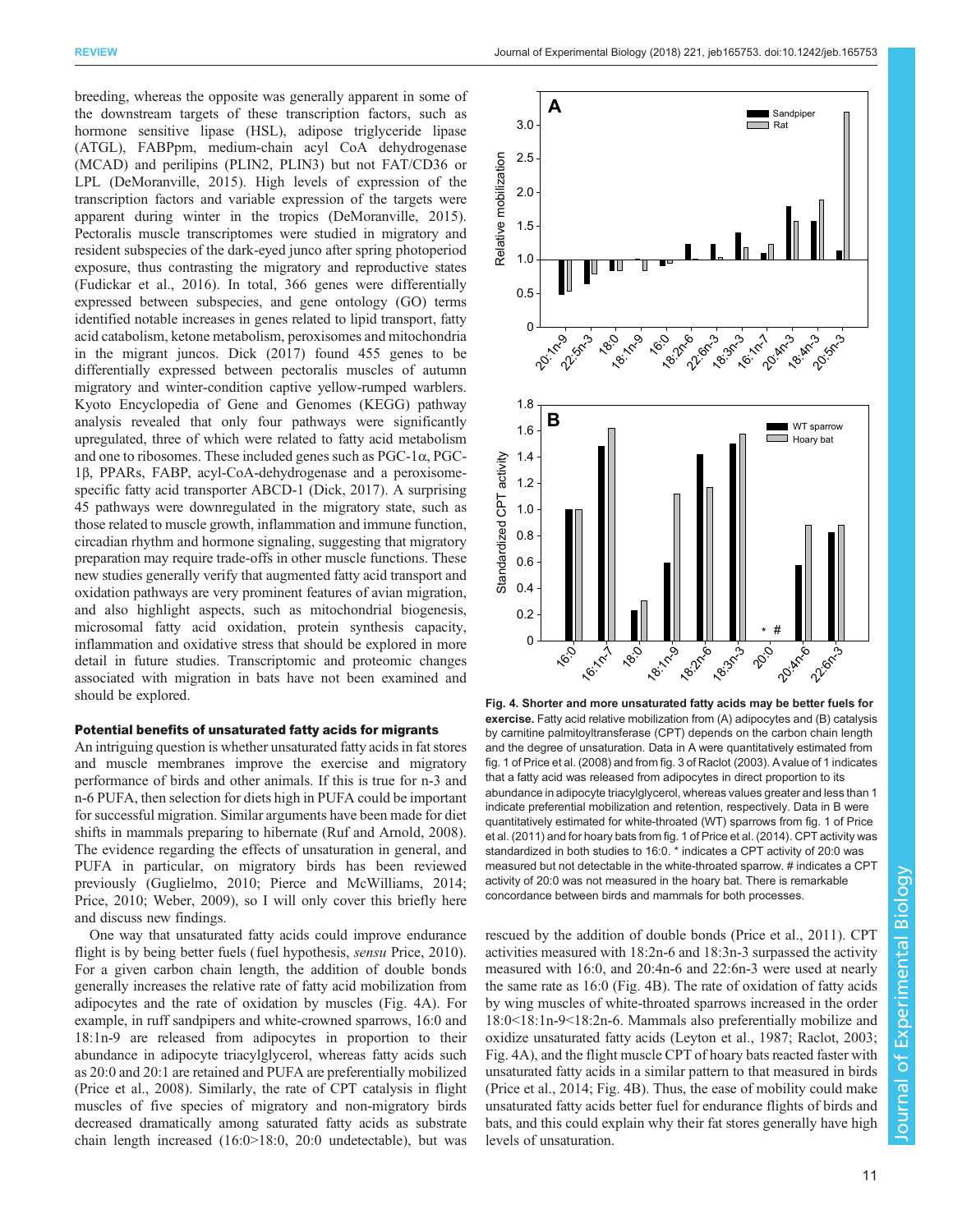PUFA could improve exercise performance by influencing membrane function (the phospholipid hypothesis sensu [Price,](#page-14-0) [2010](#page-14-0)), by activating PPAR pathways or by altering eicosanoid profiles ([Pierce and McWilliams, 2014; Price, 2010](#page-14-0); [Weber, 2009\)](#page-15-0). Membrane fatty acid composition responds to variation in dietary PUFA, and high PUFA membranes are more fluid, more permeable, and may allow enzymes and transporters to function at higher rates than low PUFA membranes, potentially increasing the metabolic rate or efficiency [\(Price, 2010\)](#page-14-0). Fatty acids are natural ligands for PPAR ([Wang, 2010\)](#page-15-0). PUFA are generally stronger PPAR ligands than MUFA or saturated fatty acids [\(Desvergne and Wahli, 1999\)](#page-12-0), and high PUFA availability could increase the expression of genes that increase the fatty acid oxidation capacity of muscles. PUFA are precursors for eicosanoid synthesis with n-6 PUFA-derived eicosanoids generally being more pro-inflammatory than those derived from n-3 PUFA ([Price, 2010\)](#page-14-0). The ratio of n-3 to n-6 PUFA could therefore influence inflammation and repair processes during and after flight.

One of the most energizing ideas relating to lipids and migratory birds has been the natural doping hypothesis ([Maillet and Weber,](#page-14-0) [2007](#page-14-0); [Weber, 2009\)](#page-15-0). Natural doping refers to the possibility that birds that eat high n-3 PUFA diets during fueling can enhance their endurance flight ability by increasing membrane functionality and activating PPAR to increase the expression of proteins involved in fatty acid transport and oxidation. The hypothesis was originally based on studies of semipalmated sandpipers refueling at the Bay of Fundy, Canada, which became highly enriched in long-chain n-3 PUFA (20:5n-3 and 22:6n-3) while feeding on Corophium volutator (see earlier discussion), and showed positive correlations between tissue n-3 PUFA and pectoralis activities of CS and HOAD but not CPT ([Maillet and Weber, 2007](#page-14-0)). Wintering and migratory western sandpipers showed strong positive correlations between plasma n-3 PUFA and pectoralis HOAD and CPT activities, but not CS activity or H-FABP protein content [\(Guglielmo, 2010](#page-13-0)). Further support for natural doping came from a dosing study of non-migratory bobwhite quail (Colinus virginianus), which responded to daily supplementation with oils high in 20:5n-3 (59%) and 22:6n-3 (70%) by increasing pectoralis activities of CS, CPT, HOAD and COX [\(Nagahuedi et al., 2009\)](#page-14-0). However, it is not certain that the correlations measured in sandpipers represent cause and effect, or that the variation in muscle enzyme activities meaningfully affect flight performance. Various studies suggest that either n-3 or n-6 PUFA improve exercise (reviewed in [Price, 2010;](#page-14-0) [Guglielmo, 2010\)](#page-13-0). Definitive testing of the natural doping hypothesis requires experimental studies where exercise performance outcomes are measured.

Only a few experiments have been carried out to test the natural doping hypothesis. The study of [Pierce et al. \(2005\)](#page-14-0) preceded the advent of the natural doping hypothesis but contains relevant data. Red-eyed vireos fed a lower total unsaturation diet that was enriched in PUFA (24 versus 14%) had greater aerobic scope while exercising in a flight wheel respirometer, suggesting that PUFA in general could be beneficial [\(Guglielmo, 2010;](#page-13-0) [Pierce et al., 2005\)](#page-14-0). White-throated sparrows were treated with feeding/fasting protocols with high n-3 and high n-6 PUFA diets, which produced either birds with fat stores and muscle membranes enriched in n-6 or n-3 PUFA or birds with fat stores with a similar n-3/n-6 composition but different muscle membrane PUFA ([Price and Guglielmo, 2009\)](#page-14-0). When the sparrows were exercised in a flight wheel, birds with high n-6 PUFA had an increased level of exercise performance, which was not evident when the fat stores were similar but muscles differed in PUFA composition. These findings indicated that n-6 were better

than n-3 PUFA for exercise in birds and supported the fuel hypothesis over the phospholipid hypothesis. Recent experiments tested large numbers of yellow-rumped warblers  $(N=15$  per group) that were photostimulated into a migratory state, fed carefully controlled MUFA, high n-3 (22:6n-3) or high n-6 (20:4n-6) diets, and flown for up to six hours in a bird wind tunnel ([Dick, 2017\)](#page-12-0). Diet changed the n-3 to n-6 ratio of adipose triacylglycerol in the expected way, but the fat contained few 20 or 22 carbon fatty acids  $(\leq 1\%)$ , showing that in a terrestrial songbird, even when diet is enriched in long-chain PUFA, fat stores contain predominately 16 and 18 carbon fatty acids. The fatty acid composition of pectoralis phospholipids changed greatly in response to the diet, notably in the amounts of 20:4n-6 (MUFA=10%, n-3=0.7%, n-6=19%) and 22:6n-3 (MUFA=8%, n-3=25%, n-6=7%). In contrast to the hypothesis of natural doping, in relation to the MUFA diet, pectoralis CPT activity was reduced by both PUFA diets, CS activity was significantly increased by the n-6 diet and reduced by the n-3 diet, HOAD was reduced by the n-3 diet, LDH was increased by the n-3 diet, and diet had no effect on H-FABP expression. PPARδ (PPARβ) expression in the pectoralis was also decreased by the n-3 diet, whereas PPARα and PPARγ expression were unaffected. Diet did not affect metabolic and flight performance measures: BMR, peak metabolic rate in a flight wheel, aerobic scope in a flight wheel, voluntary flight duration, flight energy cost, or the relative contribution of protein to energy during flight.

Overall, the experimental evidence does not support natural doping in songbirds, and two studies suggest that high n-3 PUFA diets may be detrimental to some performance traits ([Dick, 2017](#page-12-0); [Price and Guglielmo, 2009\)](#page-14-0). Studies of captive songbirds kept on constant diets also show that photoperiod changes alone are sufficient to induce changes in metabolic enzymes and fatty acid transporters in flight muscle ([Dick, 2017](#page-12-0); [Zajac et al., 2011](#page-15-0)), so that when songbirds are in the migratory state they may not respond strongly or positively to dietary PUFA (i.e. they cannot go any higher). The strong response of bobwhite quail muscles to n-3 PUFA may be because their muscles are normally dominated by anaerobic fibers, which may be induced to a more oxidative phenotype by PPAR and associated signaling pathways. Migrating shorebirds have some of the highest muscle activities of oxidative enzymes and concentrations of fatty acid transporters measured in any birds [\(Guglielmo et al., 2002a](#page-13-0); [Maillet and Weber, 2007\)](#page-14-0). Whether they can or need to go higher by doping with high n-3 PUFA diets, or whether high n-3 PUFA diets are what take them to this highest level of performance is not completely resolved. Perhaps marine-associated birds have reduced elongase and desaturase activity compared with terrestrial birds, making them more dependent on the dietary input of 20 and 22 carbon PUFA, as is the case for marine compared with freshwater fish [\(Glencross,](#page-13-0) [2009\)](#page-13-0). Further comparative studies and experiments with shorebirds and perhaps bats, which have not been considered in this context, will be required to answer these questions.

# **Conclusions**

Migratory birds and bats are high-performance exercise machines, but rather than burning what exercise physiologists consider an easy fuel (glucose), they use the equivalent of diesel oil; hard to transport and metabolize fatty acids with a bit of their precious protein mixed in as a sparker. These animals show us that fatty acids are indeed fantastic high-energy fuels that can be used to power the highest aerobic metabolic rates, given the right adaptations to the energy supply system.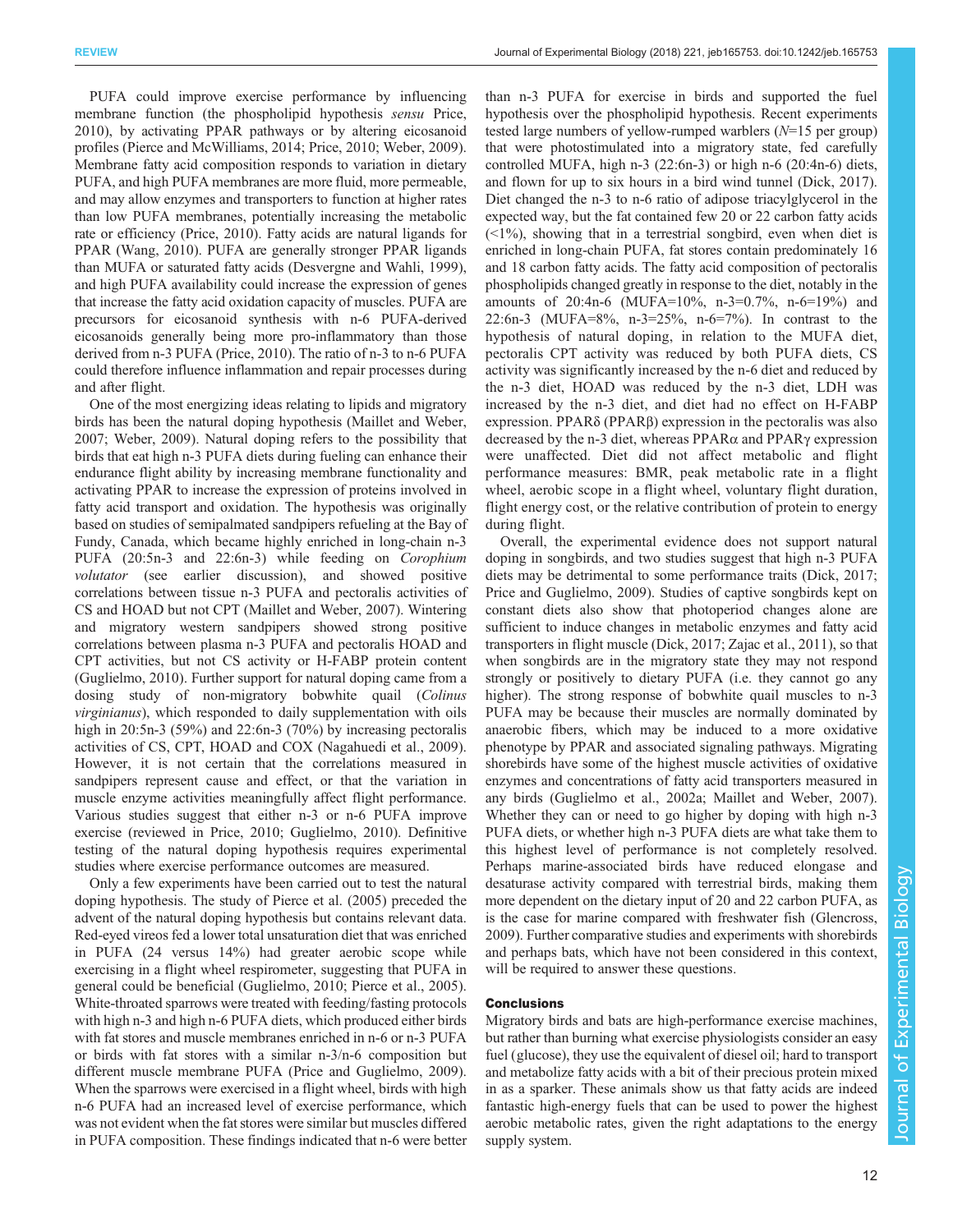<span id="page-12-0"></span>Much has previously been written about fat, particularly in birds, and so my objective in this Review was to cover key patterns and processes, to update information with recent studies, and to try to draw out new generalities and ideas. Another goal was to thoroughly discuss experimental studies that have tested important ideas about lipid metabolism in migrants, such as lipoprotein transport, unsaturated fatty acids as fuel and natural doping. Physiologists are empiricists and they must seek to experimentally verify patterns that have been described in nature and then delve deeper into mechanisms and regulation. If migratory species are to be managed to provide particular foods for fueling that are believed to improve fitness, then experimental studies must be conducted to determine the most relevant information and to provide a solid justification for managing migratory species in this way. There is much yet to be discovered about fat metabolism in migratory birds and bats, from the most basic descriptive information to complex metabolic and regulatory networks.

#### Acknowledgements

I thank Raul Suarez and Hans Hoppeler for their invitation to participate in the 2017 JEB Symposium on the Biology of Fat. I am grateful to the symposium participants for their informative and thought-provoking presentations, and for many stimulating conversations that followed. I thank my present and former graduate students, Morag F. Dick, Edwin R. Price, Alexander R. Gerson, Liam P. McGuire, Kristin Jonasson and Dylan Baloun for their excellent research and valuable insights, and for allowing me to include their published and unpublished findings.

#### Competing interests

The author declares no competing or financial interests.

#### Funding

Funding for the symposium was provided by JEB and my research is supported by the Natural Sciences and Engineering Research Council of Canada, the Canada Foundation for Innovation and the Ontario Research Fund.

#### References

- Ackman, R. G., Nash, D. M. and McLachlan, J. (1979). Lipids and fatty acids of Corophium volutator from the Minas Basin. Proc. N.S. Inst. Sci. 29, 501-516.
- Afik, D., Caviedes-Vidal, E., Martinez del Rio, C. and Karasov, W. L. (1995). Dietary modulation of intestinal hydrolytic enzymes in yellow-rumped warblers. Amer. J. Physiol. Reg. Comp. Integrat. Physiol. 268, R413-R420.
- [Afik, D., Darken, B. W. and Karasov, W. H.](http://dx.doi.org/10.1086/639580) (1997a). Is diet shifting facilitated by [modulation of intestinal nutrient uptake? Test of an adaptational hypothesis in](http://dx.doi.org/10.1086/639580) [yellow-rumped warblers.](http://dx.doi.org/10.1086/639580) Physiol. Zool. 70, 213-221.
- [Afik, D., McWilliams, S. R. and Karasov, W. H.](http://dx.doi.org/10.1086/639618) (1997b). A test for passive [absorption of glucose in yellow-rumped warblers and Its ecological implications.](http://dx.doi.org/10.1086/639618) [Physiol. Zool.](http://dx.doi.org/10.1086/639618) 70, 370-377.
- Alerstam, T. and Lindström, Å. (1990). Optimal bird migration: the relative importance of time, energy and safety. In Bird Migration: Physiology and Ecophysiology (ed. E. Gwinner), pp. 331-351. New York: Springer-Verlag.
- Bairlein, F. [\(1992\). Recent prospects on trans-Saharan migration of songbirds.](http://dx.doi.org/10.1111/j.1474-919X.1992.tb04732.x) Ibis 134[, 41-46.](http://dx.doi.org/10.1111/j.1474-919X.1992.tb04732.x)
- Bairlein, F. [\(2002\). How to get fat: nutritional mechanisms of seasonal fat](http://dx.doi.org/10.1007/s00114-001-0279-6) [accumulation in migratory songbirds.](http://dx.doi.org/10.1007/s00114-001-0279-6) Naturwissenschaften 89, 1-10.
- [Bairlein, F., Norris, D. R., Nagel, R., Bulte, M., Voigt, C. C., Fox, J. W., Hussell,](http://dx.doi.org/10.1098/rsbl.2011.1223) D. J. T. and Schmaljohann, H. [\(2012\). Cross hemisphere migration of a 25g](http://dx.doi.org/10.1098/rsbl.2011.1223) songbird. Biol. Lett. 8[, 505-507.](http://dx.doi.org/10.1098/rsbl.2011.1223)
- Baker, R. R. (1978). The Evolutionary Ecology of Animal Migration. New York: Holmes and Meier.
- Baloun, D. E. (2017). Energetics of migratory bats during stopover: a test of the torpor-assisted migration hypothesis. M.Sc. Thesis, University of Western Ontario, London, ON.
- Banerjee, S. and Chaturvedi, C. M. [\(2016\). Migratory preparation associated](http://dx.doi.org/10.1016/j.cbd.2015.11.001) [alterations in pectoralis muscle biochemistry and proteome in Palearctic](http://dx.doi.org/10.1016/j.cbd.2015.11.001)–Indian [emberizid migratory finch, red-headed bunting,](http://dx.doi.org/10.1016/j.cbd.2015.11.001) Emberiza bruniceps. Comp. [Biochem. Physiol. D](http://dx.doi.org/10.1016/j.cbd.2015.11.001) 17, 9-25.
- [Battley, P. F., Piersma, T., Dietz, M. W., Tang, S., Dekinga, A. and Hulsman, K.](http://dx.doi.org/10.1098/rspb.2000.0986) [\(2000\). Empirical evidence for differential organ reductions during trans-oceanic](http://dx.doi.org/10.1098/rspb.2000.0986) bird flight. [Proc. R. Soc. B](http://dx.doi.org/10.1098/rspb.2000.0986) 267, 191-195.
- [Bauchinger, U. and McWilliams, S. R.](http://dx.doi.org/10.1086/605548) (2009). Carbon turnover in tissues of a [passerine bird: allometry, isotopic clocks, and phenotypic flexibility in organ size.](http://dx.doi.org/10.1086/605548) [Physiol. Biochem. Zool.](http://dx.doi.org/10.1086/605548) 82, 787-797.
- [Bauchinger, U., Wohlmann, A. and Biebach, H.](http://dx.doi.org/10.1016/j.zool.2005.03.003) (2005). Flexible remodeling of [organ size during spring migration of the garden warbler \(](http://dx.doi.org/10.1016/j.zool.2005.03.003)Sylvia borin). Zoology 108[, 97-106.](http://dx.doi.org/10.1016/j.zool.2005.03.003)
- Berthold, P. (1993). Bird Migration, a General Survey. New York: Oxford University Press.
- Biebach, H. (1996). Energetics of winter and migratory fattening. In Avian Energetics and Nutritional Ecology (ed. and C. , Carey), pp. 280-323. New York: Chapman and Hall.
- Blem, C. R. [\(1976\). Patterns of lipid storage and utilization in birds.](http://dx.doi.org/10.1093/icb/16.4.671) Amer. Zool. 16, [671-684.](http://dx.doi.org/10.1093/icb/16.4.671)
- Blem, C. R. (1980). The energetics of migration. In Animal Migration, Orientation, and Navigation (ed. S. A. Gauthreaux), pp. 175-224. New York: Academic Press.
- Blem, C. R. (1990). Avian energy storage. In Current Ornithology, Vol. 7 (ed. D. M. Power), pp. 59-113. New York: Plenum Press.
- Bordel, R. and Haase, E. [\(1993\). Effects of flight on blood parameters in homing](http://dx.doi.org/10.1007/BF00261668) pigeons. [J. Comp. Physiol. B](http://dx.doi.org/10.1007/BF00261668) 163, 219-224.
- Boswell, T. [\(2005\). Regulation of energy balance in birds by the neuroendocrine](http://dx.doi.org/10.2141/jpsa.42.161) [hypothalamus.](http://dx.doi.org/10.2141/jpsa.42.161) J. Poult. Sci. 42, 161-181.
- Boswell, T. and Dunn, I. C. [\(2015\). Regulation of the avian central melanocortin](http://dx.doi.org/10.1016/j.ygcen.2014.12.009) [system and the role of leptin.](http://dx.doi.org/10.1016/j.ygcen.2014.12.009) Gen. Comp. Endocr. 221, 278-283.
- Brooks, G. A. [\(1998\). Mammalian fuel utilization during sustained exercise.](http://dx.doi.org/10.1016/S0305-0491(98)00025-X) Comp. [Biochem. Physiol. B](http://dx.doi.org/10.1016/S0305-0491(98)00025-X) 120, 89-107.
- Burns, J. G. and Ydenberg, R. C. [\(2002\). The effects of wing loading and gender on](http://dx.doi.org/10.1007/s00265-002-0494-y) [the escape flights of least sandpipers \(](http://dx.doi.org/10.1007/s00265-002-0494-y)Calidris minutilla) and western sandpipers (Calidris mauri). [Behav. Ecol. Sociobiol.](http://dx.doi.org/10.1007/s00265-002-0494-y) 52, 128-136.
- Bussière-Côté[, S., Omlina, T., Pinheiro, E. C. and Weber, J.-M.](http://dx.doi.org/10.1016/j.cbpc.2015.09.011) (2016). [Gemfibrozil disrupts the metabolism of circulating lipids in bobwhite quails.](http://dx.doi.org/10.1016/j.cbpc.2015.09.011) [Comp. Biochem. Physiol. C](http://dx.doi.org/10.1016/j.cbpc.2015.09.011) 179, 137-143.
- Butler, P. J. and Woakes, A. J. (1990). The physiology of bird flight. In Bird Migration: Physiology and Ecophysiology (ed. E. Gwinner), pp. 300-318. New York: Springer-Verlag.
- Butler, P. J. and Woakes, A. J. (2001). Seasonal hypothermia in a large migrating bird: saving energy for fat deposition? J. Exp. Biol. 204, 1361-1367.
- [Calvert, A. M., Bishop, C. A., Elliot, R. D., Krebs, E. A., Kydd, T. M., Machtans,](http://dx.doi.org/10.5751/ACE-00581-080211) C. S. and Robertson, G. J. [\(2013\). A synthesis of human-related avian mortality](http://dx.doi.org/10.5751/ACE-00581-080211) in Canada. [Avian Conserv. Ecol.](http://dx.doi.org/10.5751/ACE-00581-080211) 8, 11.
- [Carpenter, F. L., Hixon, M. A., Beuchat, C. A., Russell, R. W. and Paton, D. C.](http://dx.doi.org/10.2307/1940487) [\(1993\). Biphasic mass gain in migrant hummingbirds: body composition changes,](http://dx.doi.org/10.2307/1940487) [torpor, and ecological significance.](http://dx.doi.org/10.2307/1940487) Ecology 74, 1173-1182.
- [Caviedes-Vidal, E., McWhorter, T. J., Lavin, S. R., Chediack, J. G., Tracy, C. R.](http://dx.doi.org/10.1073/pnas.0703159104) and Karasov, W. H. [\(2007\). The digestive adaptation of flying vertebrates: high](http://dx.doi.org/10.1073/pnas.0703159104) [intestinal paracellular absorption compensates for smaller guts.](http://dx.doi.org/10.1073/pnas.0703159104) Proc. Nat. Acad. Sci. USA 104[, 19132-19137.](http://dx.doi.org/10.1073/pnas.0703159104)
- [Cerasale, D. J., Zajac, D. M. and Guglielmo, C. G.](http://dx.doi.org/10.1016/j.ygcen.2011.08.025) (2011). Behavioural and [physiological effects of photoperiod-induced migratory state and leptin on a](http://dx.doi.org/10.1016/j.ygcen.2011.08.025) migratory bird, Zonotrichia albicollis[: I. Anorectic effects of leptin administration.](http://dx.doi.org/10.1016/j.ygcen.2011.08.025) [Gen. Comp. Endocrinol.](http://dx.doi.org/10.1016/j.ygcen.2011.08.025) 174, 276-286.
- Christians, J. K. [\(1999\). Controlling for body mass effects: is part-whole correlation](http://dx.doi.org/10.1086/316661) important? [Physiol. Biochem. Zool.](http://dx.doi.org/10.1086/316661) 72, 250-253.
- [Corder, K. R., DeMoranville, K. J., Russell, D. E., Huss, J. M. and Schaeffer, P. J.](http://dx.doi.org/10.1242/jeb.141408) [\(2016\). Annual life-stage regulation of lipid metabolism and storage and](http://dx.doi.org/10.1242/jeb.141408) [association with PPARs in a migrant species: the gray catbird \(](http://dx.doi.org/10.1242/jeb.141408)Dumetella carolinensis). J. Exp. Biol. 219[, 3391-3398.](http://dx.doi.org/10.1242/jeb.141408)
- [Cornelius, J. M., Boswell, T., Jenni-Eiermann, S., Breuner, C. W. and](http://dx.doi.org/10.1016/j.ygcen.2013.03.027) Ramenofsky, M. [\(2013\). Contributions of endocrinology to the migration life](http://dx.doi.org/10.1016/j.ygcen.2013.03.027) history of birds. [Gen. Comp. Endocrinol.](http://dx.doi.org/10.1016/j.ygcen.2013.03.027) 190, 47-60.
- Cryan, P. M. [\(2003\). Seasonal distribution of migratory tree bats \(](http://dx.doi.org/10.1644/1545-1542(2003)084%3C0579:SDOMTB%3E2.0.CO;2)Lasiurus and Lasionycteris[\) in North America.](http://dx.doi.org/10.1644/1545-1542(2003)084%3C0579:SDOMTB%3E2.0.CO;2) J. Mammal. 84, 579-593.
- Cryan, P. M. and Wolf, B. O. [\(2003\). Sex differences in the thermoregulation and](http://dx.doi.org/10.1242/jeb.00574) [evaporative water loss of a heterothermic bat,](http://dx.doi.org/10.1242/jeb.00574) Lasiurus cinereus, during its spring migration. J. Exp. Biol. 206[, 3381-3390.](http://dx.doi.org/10.1242/jeb.00574)
- [DeLuca, W. V., Woodworth, B. K., Rimmer, C. C., Marra, P. P., Taylor, P. D.,](http://dx.doi.org/10.1098/rsbl.2014.1045) [McFarland, K. P., Mackenzie, S. A. and Norris, D. R.](http://dx.doi.org/10.1098/rsbl.2014.1045) (2015). Transoceanic [migration by a 12 g songbird.](http://dx.doi.org/10.1098/rsbl.2014.1045) Biol. Lett. 11, 20141045.
- DeMoranville, K. J. (2015). Characterization and molecular regulation of metabolic and muscle flexibility in a neotropical migrant, Dumetella carolinensis (gray catbird). MAS Thesis, Miami University, Oxford, OH.
- Desvergne, B. and Wahli, W. [\(1999\). Peroxisome proliferator activated receptors:](http://dx.doi.org/10.1210/er.20.5.649) [nuclear control of metabolism.](http://dx.doi.org/10.1210/er.20.5.649) Endocr. Rev. 20, 649-688.
- Dick, M. F. (2017). The long haul: migratory flight preparation and performance in songbirds. PhD Thesis, University of Western Ontario, London, ON.
- Dingle, H. (1996). Migration. The Biology of Life on the Move. New York: Oxford University Press.
- Drent, R. and Piersma, T. (1990). An exploration of the energetics of leap-frog migration in arctic breeding waders. In Bird Migration: Physiology and Ecophysiology (ed. E. Gwinner), pp. 399-412. New York: Springer Verlag.
- [Driedzic, W. R., Crowe, H. L., Hicklin, P. W. and Sephton, D. H.](http://dx.doi.org/10.1139/z93-226) (1993). [Adaptations in pectoralis muscle, heart mass, and energy metabolism during](http://dx.doi.org/10.1139/z93-226) [premigratory fattening in semipalmated sandpipers \(](http://dx.doi.org/10.1139/z93-226)Calidris pusilla). Can. J. Zool. 71[, 1602-1608.](http://dx.doi.org/10.1139/z93-226)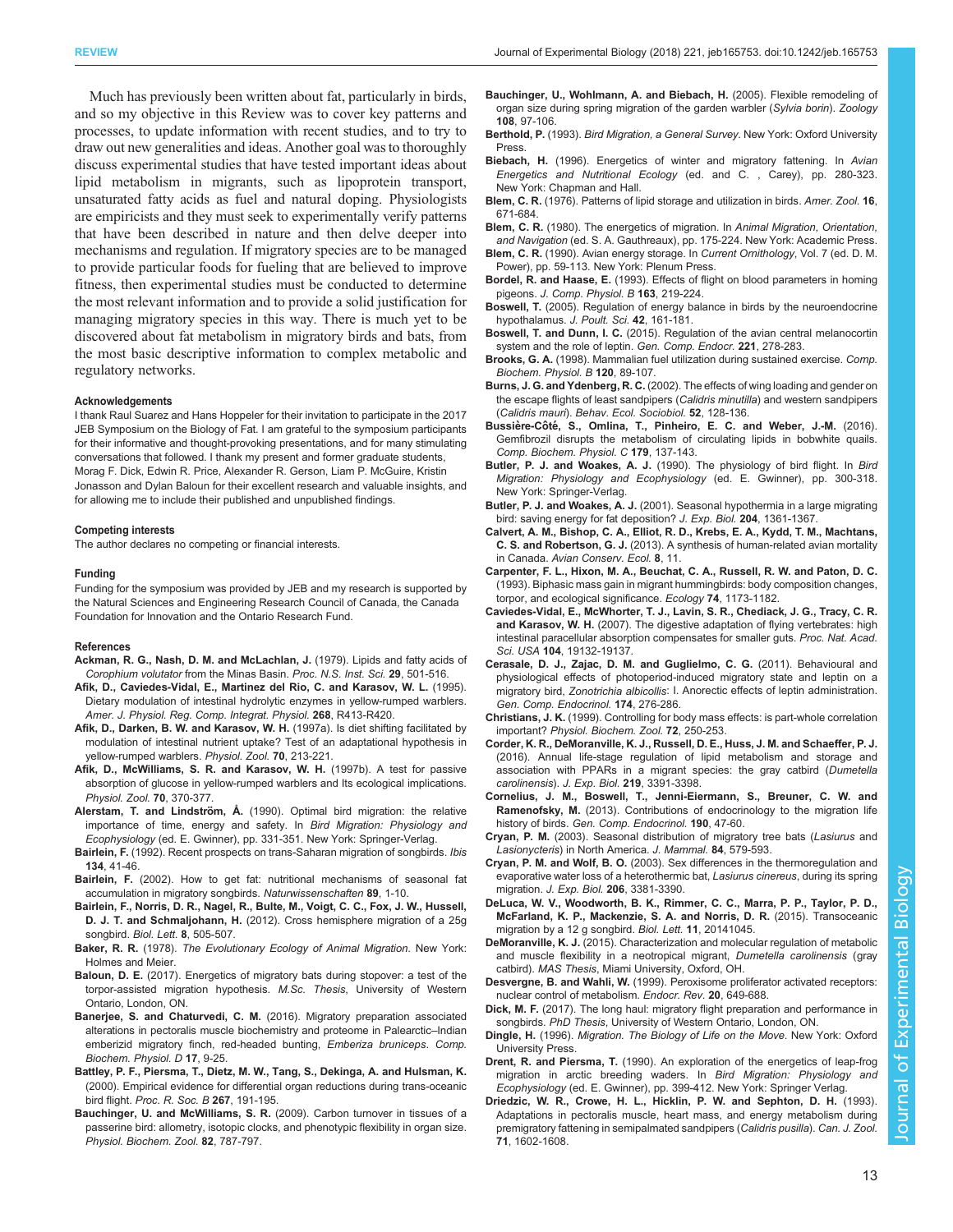- <span id="page-13-0"></span>Eddy, S. F. and Storey, K. B. [\(2004\). Up-regulation of fatty acid-binding proteins](http://dx.doi.org/10.1016/j.bbaexp.2003.10.008) [during hibernation in the little brown bat,](http://dx.doi.org/10.1016/j.bbaexp.2003.10.008) Myotis lucifugus. Biochi. Biophys. Acta 1676[, 63-70.](http://dx.doi.org/10.1016/j.bbaexp.2003.10.008)
- Egeler, O. and Williams, T. D. [\(2000\). Seasonal, age, and sex-related variation in](http://dx.doi.org/10.1642/0004-8038(2000)117[0110:SAASRV]2.0.CO;2) [fatty-acid composition of depot fat in relation to migration in western sandpipers.](http://dx.doi.org/10.1642/0004-8038(2000)117[0110:SAASRV]2.0.CO;2) Auk 117[, 110-119.](http://dx.doi.org/10.1642/0004-8038(2000)117[0110:SAASRV]2.0.CO;2)
- [Egeler, O., Williams, T. D. and Guglielmo, C. G.](http://dx.doi.org/10.1007/s003600050272) (2000). Modulation of lipogenic [enzymes, fatty acid synthase and D9-desaturase, in relation to migration in the](http://dx.doi.org/10.1007/s003600050272) [western sandpiper \(](http://dx.doi.org/10.1007/s003600050272)Calidris mauri). J. Comp. Physiol. B 170, 169-174.
- [Egeler, O., Seaman, D. A. and Williams, T. D.](http://dx.doi.org/10.1642/0004-8038(2003)120[0337:IODOFC]2.0.CO;2) (2003). Influence of diet on fatty acid [composition of depot fat in western sandpipers \(](http://dx.doi.org/10.1642/0004-8038(2003)120[0337:IODOFC]2.0.CO;2)Calidris mauri). Auk 120, 337-345.
- [Eikenaar, C., Fritzsch, A. and Bairlein, F.](http://dx.doi.org/10.1016/j.ygcen.2013.02.042) (2013). Corticosterone and migratory [fueling in Northern wheatears facing different barrier crossings.](http://dx.doi.org/10.1016/j.ygcen.2013.02.042) Gen. Comp. Endocr. 186[, 181-186.](http://dx.doi.org/10.1016/j.ygcen.2013.02.042)
- Eikenaar, C., Bairlein, F., Stö[we, M. and Jenni-Eiermann, S.](http://dx.doi.org/10.1016/j.yhbeh.2014.03.015) (2014). [Corticosterone, food intake and refueling in a long-distance migrant.](http://dx.doi.org/10.1016/j.yhbeh.2014.03.015) Horm. Behav. 65[, 480-487.](http://dx.doi.org/10.1016/j.yhbeh.2014.03.015)
- [Evans, P. R., Davidson, N. C., Uttley, J. D. and Evans, R. D.](http://dx.doi.org/10.2307/3676644) (1992). Premigratory [hypertrophy of flight muscles: an ultrastructural study.](http://dx.doi.org/10.2307/3676644) Ornis Scand. 23, 238-243.
- [Ewing, W. G., Studier, E. H. and O](http://dx.doi.org/10.1016/0010-406X(70)90658-4)'Farrell, M. J. (1970). Autumn fat deposition and [gross body composition in three species of](http://dx.doi.org/10.1016/0010-406X(70)90658-4) Myotis. Comp. Biochem. Physiol. 36, [119-129.](http://dx.doi.org/10.1016/0010-406X(70)90658-4)
- Fleming, T. H. and Eby, P. (2003). Ecology of bat migration. In Bat Ecology (ed. T. H. Kunz and M. B. Fenton), pp. 157-208. Chicago: University of Chicago Press.
- Fraser, R., Heslop, V. R., Murray, F. E. M. and Day, W. A. (1986). Ultrastructural studies of the portal transport of fat in chickens. Brit. J. Exp. Path. 67, 783-791.
- [Friedman-Einat, M., Cogburn, L. A., Yosefi, S., Hen, G., Shinder, D., Shirak, A.](http://dx.doi.org/10.1210/en.2014-1273) and Seroussi, E. [\(2014\). Discovery and characterization of the first genuine avian](http://dx.doi.org/10.1210/en.2014-1273) [leptin gene in the rock dove \(](http://dx.doi.org/10.1210/en.2014-1273)Columba livia). Endocrinology 155, 3376-3384.
- [Fudickar, A. M., Peterson, M. P., Greives, T. J., Atwell, J. W., Bridge, E. S. and](http://dx.doi.org/10.1098/rsbl.2016.0069) Ketterson, E. D. [\(2016\). Differential gene expression in seasonal sympatry:](http://dx.doi.org/10.1098/rsbl.2016.0069) [mechanisms involved in diverging life histories.](http://dx.doi.org/10.1098/rsbl.2016.0069) Biol. Lett. 12, 20160069.
- Gerson, A. R. and Guglielmo, C. G. [\(2011\). Endurance flight at low ambient](http://dx.doi.org/10.1126/science.1210449) [humidity increases protein catabolism in migratory birds.](http://dx.doi.org/10.1126/science.1210449) Science 333, [1434-1436.](http://dx.doi.org/10.1126/science.1210449)
- Gerson, A. R. and Guglielmo, C. G. [\(2013\). Energetics and metabolite profiles](http://dx.doi.org/10.1007/s00360-013-0767-y) [during early flight in American robins \(Turdus migratorius\).](http://dx.doi.org/10.1007/s00360-013-0767-y) J. Comp. Physiol. B 183[, 983-991.](http://dx.doi.org/10.1007/s00360-013-0767-y)
- [Gill, R. E., Tibbitts, T. L., Douglas, D. C., Handel, C. M., Mulcahy, D. M.,](http://dx.doi.org/10.1098/rspb.2008.1142) [Gottschalck, J. C., Warnock, N., McCaffery, B. J., Battley, P. F. and Piersma,](http://dx.doi.org/10.1098/rspb.2008.1142) T. [\(2009\). Extreme endurance flights by landbirds crossing the Pacific Ocean:](http://dx.doi.org/10.1098/rspb.2008.1142) [ecological corridor rather than barrier?](http://dx.doi.org/10.1098/rspb.2008.1142) Proc. R. Soc. B 276, 447-457.
- Glencross, B. D. [\(2009\). Exploring the nutritional demand for essential fatty acids](http://dx.doi.org/10.1111/j.1753-5131.2009.01006.x) [by aquaculture species.](http://dx.doi.org/10.1111/j.1753-5131.2009.01006.x) Reviews in Aquaculture 1, 71-124.
- [Goymann, W., Lupi, S., Kaiyad, H., Cardinalee, M. and Fusani, L.](http://dx.doi.org/10.1073/pnas.1619565114) (2017). Ghrelin [affects stopover decisions and food intake in a long-distance migrant.](http://dx.doi.org/10.1073/pnas.1619565114) Proc. Nat. [Acad. Sci. USA](http://dx.doi.org/10.1073/pnas.1619565114) 114, 1946-1951.
- Guglielmo, C. G. [\(2010\). Move that fatty acid: fuel selection and transport in](http://dx.doi.org/10.1093/icb/icq097) [migratory birds and bats.](http://dx.doi.org/10.1093/icb/icq097) Integ. Comp. Biol. 50, 336-345.
- [Guglielmo, C. G. and Williams, T. D.](http://dx.doi.org/10.1086/367942) (2003). Phenotypic flexibility of body [composition in relation to migratory state, age, and sex in the western sandpiper](http://dx.doi.org/10.1086/367942) (Calidris mauri). [Physiol. Biochem. Zool.](http://dx.doi.org/10.1086/367942) 76, 84-98.
- [Guglielmo, C. G., Haunerland, N. H., Hochachka, P. W. and Williams, T. D.](http://dx.doi.org/10.1152/ajpregu.00267.2001) [\(2002a\). Seasonal dynamics of flight muscle fatty acid binding protein and](http://dx.doi.org/10.1152/ajpregu.00267.2001) [catabolic enzymes in a long-distance migrant shorebird.](http://dx.doi.org/10.1152/ajpregu.00267.2001) Amer. J. Physiol. Reg. [Comp. Integrat. Physiol.](http://dx.doi.org/10.1152/ajpregu.00267.2001) 282, R1405-R1413.
- [Guglielmo, C. G., Williams, T. D., Zwingelstein, G., Brichon, G. and Weber, J.-M.](http://dx.doi.org/10.1007/s00360-002-0266-z) [\(2002b\). Plasma and muscle phospholipids are involved in the metabolic](http://dx.doi.org/10.1007/s00360-002-0266-z) [response to long-distance migration in a shorebird.](http://dx.doi.org/10.1007/s00360-002-0266-z) J. Comp. Physiol. B 172. [409-417.](http://dx.doi.org/10.1007/s00360-002-0266-z)
- [Guglielmo, C. G., Cerasale, D. J. and Eldermire, C.](http://dx.doi.org/10.1086/425198) (2005). A field validation of [plasma metabolite profiling to assess refueling performance of migratory birds.](http://dx.doi.org/10.1086/425198) [Physiol. Biochem. Zool.](http://dx.doi.org/10.1086/425198) 78, 116-125.
- [Guglielmo, C. G., McGuire, L. P., Gerson, A. R. and Seewagen, C. L.](http://dx.doi.org/10.1007/s10336-011-0724-z) (2011). [Simple, rapid, and non-invasive measurement of fat, lean, and total water masses](http://dx.doi.org/10.1007/s10336-011-0724-z) [of live birds using quantitative magnetic resonance.](http://dx.doi.org/10.1007/s10336-011-0724-z) J. Ornithol. 152, 75-85.
- [Guglielmo, C. G., Gerson, A. R., Price, E. R. and Hays, Q. R.](http://dx.doi.org/10.1111/jav.01351) (2017). The effects of [dietary macronutrients on flight ability, energetics, and fuel metabolism of yellow](http://dx.doi.org/10.1111/jav.01351)rumped warblers [Setophaga coronata](http://dx.doi.org/10.1111/jav.01351). J. Avian Biol. 48, 133-148.
- Gurr, M. I., Harwood, J. L., Frayn, K. N., Murphy, D. J. and Michell, R. H. (2016). Lipids: Biochemistry, Biotechnology and Health. Oxford: Wiley Blackwell.
- Hedenström, A. [\(1993\). Migration by soaring or flapping flight in birds: the relative](http://dx.doi.org/10.1098/rstb.1993.0164) [importance of energy cost and speed.](http://dx.doi.org/10.1098/rstb.1993.0164) Phil. Trans. R. Soc. Lond. B 342, 353-361.
- Hedenström, A. and Alerstam, T. (1992). Climbing performance of migrating birds as a basis for estimating limits for fuel-carrying capacity and muscle work. J. Exp. Biol. 164, 19-38.
- Hiebert, S. [\(1993\). Seasonal changes in body mass and use of torpor in a migratory](http://dx.doi.org/10.2307/4088634) [hummingbird.](http://dx.doi.org/10.2307/4088634) Auk 110, 787-797.
- [Holberton, R., Wilson, C. M., Hunter, M., Cash, W. and Sims, C.](http://dx.doi.org/10.1086/508816) (2007). The role [of corticosterone in supporting migratory lipogenesis in the dark-eyed Junco,](http://dx.doi.org/10.1086/508816)

Junco hyemalis[: a model for central and peripheral regulation.](http://dx.doi.org/10.1086/508816) Physiol. Biochem. Zool. 80[, 125-137.](http://dx.doi.org/10.1086/508816)

- [Huang, G., Li, J., Wang, H., Lan, X. and Wang, Y.](http://dx.doi.org/10.1210/en.2014-1084) (2014). Discovery of a novel [functional leptin protein \(LEP\) in zebra finches: evidence for the existence of an](http://dx.doi.org/10.1210/en.2014-1084) [authentic avian leptin gene predominantly expressed in the brain and pituitary.](http://dx.doi.org/10.1210/en.2014-1084) [Endocrinology](http://dx.doi.org/10.1210/en.2014-1084) 155, 3389-3396.
- Jenni, L. and Jenni-Eiermann, S. [\(1998\). Fuel supply and metabolic constraints in](http://dx.doi.org/10.2307/3677171) [migrating birds.](http://dx.doi.org/10.2307/3677171) J. Avian Biol. 29, 521-528.
- Jenni, L., Jenni-Eiermann, S., Spina, F. and Schwabl, H. (2000). Regulation of protein breakdown and adrenocortical response to stress in birds during migratory flight. Amer. J. Physiol. Reg. Comp. Integrat. Physiol. 278, R1182-R1189.
- Jenni-Eiermann, S. and Jenni, L. [\(1991\). Metabolic responses to flight and fasting](http://dx.doi.org/10.1007/BF00257901) [in night-migrating passerines.](http://dx.doi.org/10.1007/BF00257901) J. Comp. Physiol. B 161, 465-474.
- Jenni-Eiermann, S. and Jenni, L. [\(1992\). High plasma triglyceride levels in small](http://dx.doi.org/10.1086/physzool.65.1.30158242) [birds during migratory flight: a new pathway for fuel supply during endurance](http://dx.doi.org/10.1086/physzool.65.1.30158242) [locomotion at very high mass-specific metabolic rates?](http://dx.doi.org/10.1086/physzool.65.1.30158242) Physiol. Zool. 65, [112-123.](http://dx.doi.org/10.1086/physzool.65.1.30158242)
- Jenni-Eiermann, S., Kvist, A., Lindström, Å., Jenni, L. and Piersma, T. (2002). Fuel use and metabolic response to endurance exercise: a windtunnel study of a long-distance migrant shorebird. J. Exp. Biol. 205, 2453-2460.
- Jonasson, K. A. (2017). Energy balance and movement ecology of migratory bats. PhD Thesis, University of Western Ontario, London, ON.
- Jonasson, K. A. and Guglielmo, C. G. [\(2016\). Sex differences in spring migration](http://dx.doi.org/10.1093/jmammal/gyw119) [timing and body composition of Lasionycteris noctivagans.](http://dx.doi.org/10.1093/jmammal/gyw119) J. Mammal. 97, [1535-1542.](http://dx.doi.org/10.1093/jmammal/gyw119)
- Kaiser, A. (1993). A new multi-category classification of subcutaneous fat deposits of songbirds. J. Field Ornithol. 64, 246-255.
- Karasov, W. H. and Pinshow, B. [\(1998\). Changes in lean mass and in organs of](http://dx.doi.org/10.1086/515428) [nutrient assimilation in a long-distance passerine migrant at a springtime stopover](http://dx.doi.org/10.1086/515428) site. [Physiol. Zool.](http://dx.doi.org/10.1086/515428) 71, 435-448.
- Kennedy, L. V. (2012). Dynamics of Fat and Lean Mass in Refuelling Migrant Passerines Measured Using Quantitative Magnetic Resonance. MSc Thesis, The University of Western Ontario, London, ON.
- Kerlinger, P. (1989). Flight Startegies of Migrating Hawks. Chicago: University Press.
- Klaassen, M. (1996). Metabolic constraints on long-distance migration in birds. J. Exp. Biol. 199, 57-64.
- Klaassen, R. H. G., Alerstam, T., Carlsson, P., Fox, J. W. and Lindström, A. [\(2011\). Great flights by great snipes: long and fast non-stop migration over benign](http://dx.doi.org/10.1098/rsbl.2011.0343) habitats. Biol. Lett. 7[, 833-835.](http://dx.doi.org/10.1098/rsbl.2011.0343)
- [Klaiman, J. M., Price, E. R. and Guglielmo, C. G.](http://dx.doi.org/10.1242/jeb.034967) (2009). Fatty acid composition of [pectoralis muscle membrane, intramuscular fat stores and adipose tissue of](http://dx.doi.org/10.1242/jeb.034967) [migrant and wintering white-throated sparrows \(](http://dx.doi.org/10.1242/jeb.034967)Zonotrichia albicollis). J. Exp. Biol. 212[, 3865-3872.](http://dx.doi.org/10.1242/jeb.034967)
- [Korine, C., Daniel, S., van Tets, I. G., Yosef, R. and Pinshow, B.](http://dx.doi.org/10.1086/383507) (2004). [Measuring fat mass in small birds by dual-energy x-ray absorptiometry.](http://dx.doi.org/10.1086/383507) Physiol. [Biochem. Zool.](http://dx.doi.org/10.1086/383507) 77, 522-529.
- Kronfeld-Schor, N., Richardson, C., Silva, B. A., Kunz, T. H. and Widmaier, E. P. (2000). Dissociation of leptin secretion and adiposity during prehibernatory fattening in little brown bats. Amer. J. Physiol. Reg. Comp. Integrat. Physiol. 279, R1277-R1281.
- [Kunz, T. H., Arnett, E. B., Erickson, W. P., Hoar, A. R., Johnson, G. D., Larkin,](http://dx.doi.org/10.1890/1540-9295(2007)5[315:EIOWED]2.0.CO;2) [R. P., Strickland, M. D., Thresher, R. W. and Tuttle, M. D.](http://dx.doi.org/10.1890/1540-9295(2007)5[315:EIOWED]2.0.CO;2) (2007). Ecological [impacts of wind energy development on bats: questions, research needs, and](http://dx.doi.org/10.1890/1540-9295(2007)5[315:EIOWED]2.0.CO;2) hypotheses. [Front. Ecol Environ.](http://dx.doi.org/10.1890/1540-9295(2007)5[315:EIOWED]2.0.CO;2) 5, 315-324.
- Kvist, A. and Lindström, Å. [\(2000\). Maximum daily energy intake: it takes time to lift](http://dx.doi.org/10.1086/316719) the metabolic ceiling. [Physiol. Biochem. Zool.](http://dx.doi.org/10.1086/316719) 73, 30-36.
- Kvist, A. and Lindström, Å. [\(2003\). Gluttony in migratory waders](http://dx.doi.org/10.1034/j.1600-0706.2003.12259.x)-unprecedented [energy assimilation rates in vertebrates.](http://dx.doi.org/10.1034/j.1600-0706.2003.12259.x) Oikos 103, 397-402.
- [Landys, M. M., Piersma, T., Guglielmo, C. G., Jukema, J., Ramenofsky, M.](http://dx.doi.org/10.1098/rspb.2004.2952) Wingfield, J. C. [\(2005\). Metabolic profile of long-distance migratory flight and](http://dx.doi.org/10.1098/rspb.2004.2952) [stopover in a shorebird.](http://dx.doi.org/10.1098/rspb.2004.2952) Proc. R. Soc. B 272, 295-302.
- [Landys-Cianelli, M. M., Ramenofsky, M., Guglielmo, C. G. and Wingfield, J. C.](http://dx.doi.org/10.1242/jeb.00734) [\(2004\). The low-affinity glucocorticoid receptor regulates feeding and lipid](http://dx.doi.org/10.1242/jeb.00734) [breakdown in the migratory Gambel](http://dx.doi.org/10.1242/jeb.00734)'s white-crowned sparrow Zonotrichia [leucophrys gambelii](http://dx.doi.org/10.1242/jeb.00734). J. Exp. Biol. 207, 143-154.
- [Langlois, L. A. and McWilliams, S. R.](http://dx.doi.org/10.1525/auk.2010.10068) (2010). Protein requirements of an [omnivorous and a granivorous songbird decrease during migration.](http://dx.doi.org/10.1525/auk.2010.10068) Auk 127, [850-862.](http://dx.doi.org/10.1525/auk.2010.10068)
- [Leyton, J., Drury, P. J. and Crawford, M. A.](http://dx.doi.org/10.1079/BJN19870046) (1987). Differential oxidation of [saturated and unsaturated fatty acids in vivo in the rat.](http://dx.doi.org/10.1079/BJN19870046) Brit. J. Nutrit. 57, 383-393.
- Lindström, Å. [\(1991\). Maximum fat deposition rates in migrating birds.](http://dx.doi.org/10.2307/3676616) Ornis Scand. 22[, 12-19.](http://dx.doi.org/10.2307/3676616)
- Lindström, Å. and Alerstam, T. [\(1992\). Optimal fat loads in migrating birds: a test of](http://dx.doi.org/10.1086/285422) [the time-minimization hypothesis.](http://dx.doi.org/10.1086/285422) Am. Nat. 140, 477-491.
- Lindström, Å. and Piersma, T. [\(1993\). Mass changes in migrating birds: the](http://dx.doi.org/10.1111/j.1474-919X.1993.tb02811.x) [evidence for fat and protein storage re-examined.](http://dx.doi.org/10.1111/j.1474-919X.1993.tb02811.x) Ibis 135, 70-78.
- Lindström, Å., Kvist, A., Piersma, T., Dekinga, A. and Dietz, M. W. (2000). Avian pectoral muscle size rapidly tracks body mass changes during flight, fasting and fuelling. J. Exp. Biol. 203, 913-919.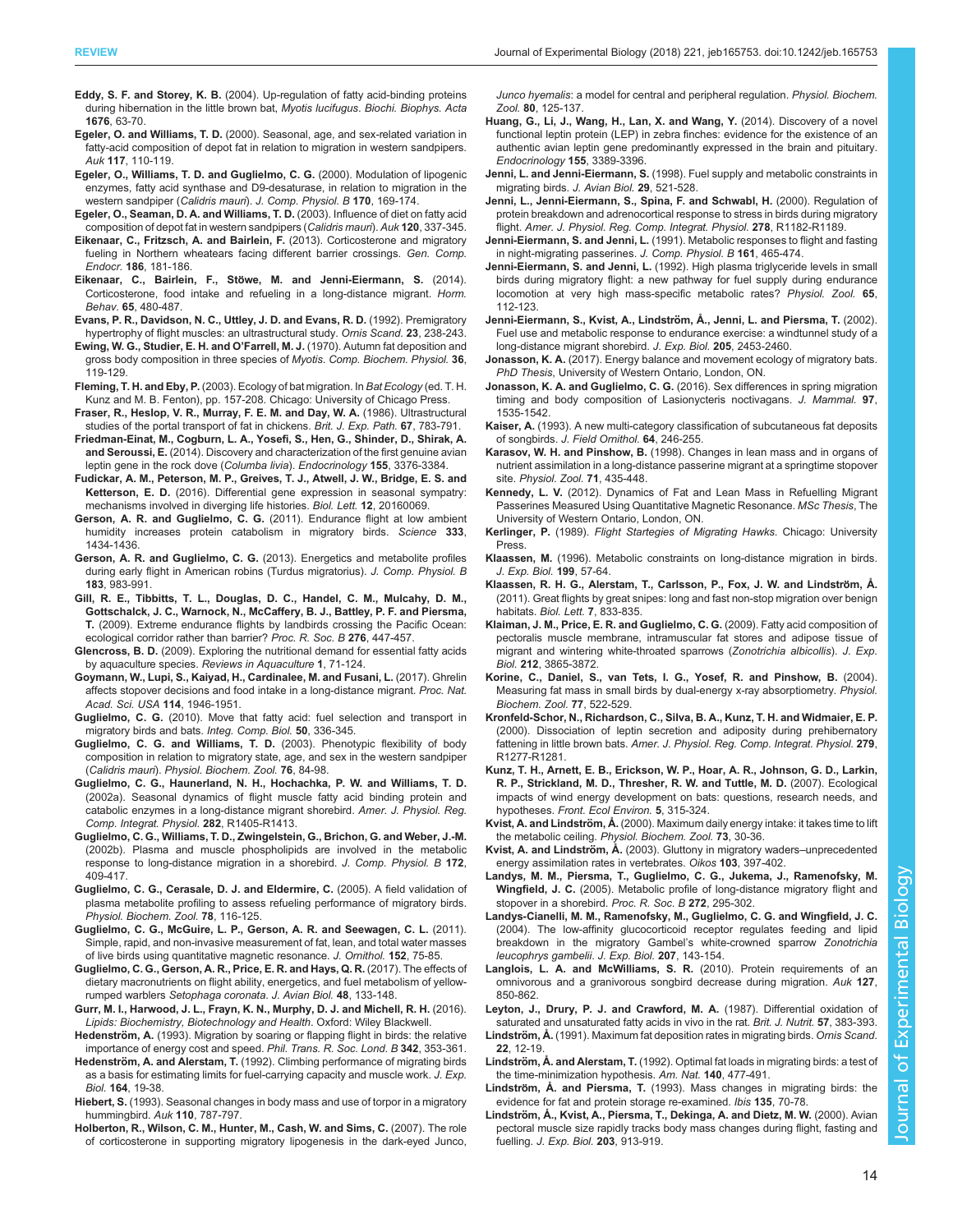- <span id="page-14-0"></span>[Luiken, J. J. F. P., Schaap, F. G., van Nieuwenhoven, F. A., van der Vusse, G. J.](http://dx.doi.org/10.1007/BF02562278) and Glatz, J. F. C. [\(1999\). Cellular fatty acid transport in heart and skeletal muscle](http://dx.doi.org/10.1007/BF02562278) [as facilitated by proteins.](http://dx.doi.org/10.1007/BF02562278) Lipids 34, S169-S175.
- [Lundgren, B. O. and Kiessling, K.-H.](http://dx.doi.org/10.1007/BF00379335) (1985). Seasonal variation in catabolic [enzyme activities in breast muscle of some migratory birds.](http://dx.doi.org/10.1007/BF00379335) Oecologia 66, [468-471.](http://dx.doi.org/10.1007/BF00379335)
- Lundgren, B. O. and Kiessling, K.-H. [\(1986\). Catabolic enzyme activities in the](http://dx.doi.org/10.1007/BF00378767) [pectoralis muscle of premigratory and migratory juvenile reed warblers](http://dx.doi.org/10.1007/BF00378767) [Acrocephalus scirpaceus](http://dx.doi.org/10.1007/BF00378767) (Herm.). Oecologia 68, 529-532.
- Lundgren, B. O. and Kiessling, K.-H. [\(1988\). Comparative aspects of fibre types,](http://dx.doi.org/10.1007/BF01075830) [areas, and capillary supply in the pectoralis muscle of some passerine birds with](http://dx.doi.org/10.1007/BF01075830) [differing migratory behaviour.](http://dx.doi.org/10.1007/BF01075830) J. Comp. Physiol. B 158, 165-173.
- [Maggini, I., Kennedy, L. V., Bursian, S. J., Dean, K. M., Gerson, A. R., Harr, K. E.,](http://dx.doi.org/10.1016/j.ecoenv.2017.04.025) [Link, J. E., Pritsos, C., Pritsos, K. L. and Guglielmo, C. G.](http://dx.doi.org/10.1016/j.ecoenv.2017.04.025) (2017a). [Toxicological and thermoregulatory effects of feather contamination with](http://dx.doi.org/10.1016/j.ecoenv.2017.04.025) [artificially weathered MC 252 oil in western sandpipers \(](http://dx.doi.org/10.1016/j.ecoenv.2017.04.025)Calidris mauri). Ecotox. [Environ. Safety](http://dx.doi.org/10.1016/j.ecoenv.2017.04.025). 146, 118-128.
- [Maggini, I., Kennedy, L. V., Macmillan, A., Elliott, K. H., Dean, K. and Guglielmo,](http://dx.doi.org/10.1242/jeb.158220) C. G. [\(2017b\). Light oiling of feathers increases flight energy expenditure in a](http://dx.doi.org/10.1242/jeb.158220) [migratory shorebird.](http://dx.doi.org/10.1242/jeb.158220) J. Exp. Biol. 220, 2372-2379.
- [Magnoni, L., Vaillancourt, E. and Weber, J.-M.](http://dx.doi.org/10.1152/ajpregu.00882.2007) (2008). High resting triacylglycerol [turnover of rainbow trout exceeds the energy requirements of endurance](http://dx.doi.org/10.1152/ajpregu.00882.2007) swimming. [Amer. J. Physiol. Reg. Comp. Integrat. Physiol.](http://dx.doi.org/10.1152/ajpregu.00882.2007) 295, R309-R315.
- Maillet, D. and Weber, J.-M. [\(2006\). Performance-enhancing role of dietary fatty](http://dx.doi.org/10.1242/jeb.02299) [acids in a long-distance migrant shorebird, the semipalmated sandpiper.](http://dx.doi.org/10.1242/jeb.02299) J. Exp. Biol. 209[, 2686-2695.](http://dx.doi.org/10.1242/jeb.02299)
- Maillet, D. and Weber, J.-M. [\(2007\). Relationship between n-3 PUFA content and](http://dx.doi.org/10.1242/jeb.02660) [energy metabolism in the flight muscles of a migrating shorebird: evidence for](http://dx.doi.org/10.1242/jeb.02660) [natural doping.](http://dx.doi.org/10.1242/jeb.02660) J. Exp. Biol. 210, 413-420.
- Marsh, R. L. [\(1981\). Catabolic enzyme activities in relation to premigratory fattening](http://dx.doi.org/10.1007/BF01101461) [and muscle hypertrophy in the gray catbird \(](http://dx.doi.org/10.1007/BF01101461)Dumetella carolinensis). J. Comp. Physiol. B 141[, 417-423.](http://dx.doi.org/10.1007/BF01101461)
- Marsh, R. L. (1983). Adaptations of the gray catbird Dumetella carolinensis to longdistance migration: energy stores and substrate concentrations in plasma. Auk 100, 170-179.
- Marsh, R. L. [\(1984\). Adaptations of the gray catbird Dumetella carolinensis to long](http://dx.doi.org/10.1086/physzool.57.1.30155973)[distance migration: flight muscle hypertrophy associated with elevated body](http://dx.doi.org/10.1086/physzool.57.1.30155973) mass. [Physiol. Zool.](http://dx.doi.org/10.1086/physzool.57.1.30155973) 57, 105-117.
- [Marshall, T. J., Dick, M. F. and Guglielmo, C. G.](http://dx.doi.org/10.1016/j.cbpa.2015.11.014) (2015). Seasonal dietary shifting [in songbirds is not caused by changing nutritional targets.](http://dx.doi.org/10.1016/j.cbpa.2015.11.014) Comp. Biochem. [Physiol. A](http://dx.doi.org/10.1016/j.cbpa.2015.11.014) 192, 57-63.
- McClelland, G. B. [\(2004\). Fat to the fire: the regulation of lipid oxidation with](http://dx.doi.org/10.1016/j.cbpc.2004.07.003) [exercise and environmental stress.](http://dx.doi.org/10.1016/j.cbpc.2004.07.003) Comp. Biochem. Physiol. B 139, 443-460.
- [McCue, M. D., Sivan, O., McWilliams, S. R. and Pinshow, B.](http://dx.doi.org/10.1242/jeb.039842) (2010). Tracking the [oxidative kinetics of carbohydrates, amino acids and fatty acids in the house](http://dx.doi.org/10.1242/jeb.039842) [sparrow](http://dx.doi.org/10.1242/jeb.039842) [using](http://dx.doi.org/10.1242/jeb.039842) [exhaled](http://dx.doi.org/10.1242/jeb.039842)  ${}^{13}CO_2$ . [J. Exp. Biol.](http://dx.doi.org/10.1242/jeb.039842) 213, 782-789.
- [McFarlan, J. T., Bonen, A. and Guglielmo, C. G.](http://dx.doi.org/10.1242/jeb.031682) (2009). Seasonal up-regulation of [protein mediated fatty acid transporters in flight muscles of migratory white](http://dx.doi.org/10.1242/jeb.031682)throated sparrows ([Zonotrichia albicollis](http://dx.doi.org/10.1242/jeb.031682)). J. Exp. Biol. 212, 2934-2940.
- McGuire, L. P. and Guglielmo, C. G. [\(2009\). What can birds tell us about the](http://dx.doi.org/10.1644/09-MAMM-S-084R.1) [migration physiology of bats?](http://dx.doi.org/10.1644/09-MAMM-S-084R.1) J. Mammal. 90, 1290-1297.
- McGuire, L. P. and Guglielmo, C. G. [\(2010\). Quantitative magnetic resonance: a](http://dx.doi.org/10.1644/10-MAMM-A-051.1) [rapid, non-invasive body composition analysis technique for live and salvaged](http://dx.doi.org/10.1644/10-MAMM-A-051.1) bats. J. Mammal. 91[, 1375-1380.](http://dx.doi.org/10.1644/10-MAMM-A-051.1)
- [McGuire, L. P., Fenton, M. B., Faure, P. A. and Guglielmo, C. G.](http://dx.doi.org/10.1086/605951) (2009a). [Determining feeding state and rate of mass change in insectivorous bats using](http://dx.doi.org/10.1086/605951) [plasma metabolite analysis.](http://dx.doi.org/10.1086/605951) Physiol. Biochem. Zool. 82, 812-818.
- [McGuire, L. P., Fenton, M. B. and Guglielmo, C. G.](http://dx.doi.org/10.1139/Z09-041) (2009b). Effect of age on [energy storage during pre-hibernation swarming in little brown bat \(](http://dx.doi.org/10.1139/Z09-041)Myotis lucifugus). [Can. J. Zool.](http://dx.doi.org/10.1139/Z09-041) 87, 515-519.
- [McGuire, L. P., Guglielmo, C. G., Mackenzie, S. A. and Taylor, P. D.](http://dx.doi.org/10.1111/j.1365-2656.2011.01912.x) (2012). [Migratory stopover in the long-distance migrant silver-haired bat,](http://dx.doi.org/10.1111/j.1365-2656.2011.01912.x) Lasionycteris noctivagans. [J. Anim. Ecol.](http://dx.doi.org/10.1111/j.1365-2656.2011.01912.x) 81, 377-385.
- [McGuire, L. P., Fenton, M. B. and Guglielmo, C. G.](http://dx.doi.org/10.1242/jeb.072868) (2013a). Phenotypic flexibility [in migrating bats: seasonal variation in body composition, organ sizes and fatty](http://dx.doi.org/10.1242/jeb.072868) [acid profiles.](http://dx.doi.org/10.1242/jeb.072868) J. Exp. Biol. 216, 800-808.
- [McGuire, L. P., Fenton, M. B. and Guglielmo, C. G.](http://dx.doi.org/10.1016/j.cbpb.2013.03.013) (2013b). Seasonal [upregulation of catabolic enzymes and fatty acid transporters in the flight](http://dx.doi.org/10.1016/j.cbpb.2013.03.013) [muscle of migrating hoary bats,](http://dx.doi.org/10.1016/j.cbpb.2013.03.013) Lasiurus cinereus. Comp. Biochem. Physiol. B 165[, 138-143.](http://dx.doi.org/10.1016/j.cbpb.2013.03.013)
- [McGuire, L. P., Jonasson, K. A. and Guglielmo, C. G.](http://dx.doi.org/10.1371/journal.pone.0115724) (2014). Bats on a budget: [torpor-assisted migration saves time and energy.](http://dx.doi.org/10.1371/journal.pone.0115724) PLoS ONE 9, e115724.
- McWilliams, S. R. and Karasov, W. H. [\(2001\). Phenotypic flexibility in digestive](http://dx.doi.org/10.1016/S1095-6433(00)00336-6) [system structure and function in migratory birds and its ecological significance.](http://dx.doi.org/10.1016/S1095-6433(00)00336-6) [Comp. Biochem. Physiol. A](http://dx.doi.org/10.1016/S1095-6433(00)00336-6) 128, 579-593.
- [McWilliams, S. R. and Karasov, W. H.](http://dx.doi.org/10.1098/rspb.2014.0308) (2014). Spare capacity and phenotypic [flexibility in the digestive system of a migratory bird: defining the limits of animal](http://dx.doi.org/10.1098/rspb.2014.0308) design. [Proc. R. Soc. B](http://dx.doi.org/10.1098/rspb.2014.0308) 281, 20140308.
- McWilliams, S. R. and Whitman, M. [\(2013\). Non-destructive techniques to assess](http://dx.doi.org/10.1007/s10336-013-0946-3) [body composition of birds: a review and validation study.](http://dx.doi.org/10.1007/s10336-013-0946-3) J. Ornithol. 154, [597-618.](http://dx.doi.org/10.1007/s10336-013-0946-3)
- [McWilliams, S. R., Kearney, S. B. and Karasov, W. H.](http://dx.doi.org/10.1034/j.1600-048X.2002.330207.x) (2002). Diet preferences of [warblers for specific fatty acids in relation to nutritional requirements and digestive](http://dx.doi.org/10.1034/j.1600-048X.2002.330207.x) capabilities. [J. Avian Biol.](http://dx.doi.org/10.1034/j.1600-048X.2002.330207.x) 33, 167-174.
- [McWilliams, S. R., Guglielmo, C., Pierce, B. and Klaassen, M.](http://dx.doi.org/10.1111/j.0908-8857.2004.03378.x) (2004). Flying, [fasting, and feeding in birds during migration: a nutritional and physiological](http://dx.doi.org/10.1111/j.0908-8857.2004.03378.x) [ecology perspective.](http://dx.doi.org/10.1111/j.0908-8857.2004.03378.x) J. Avian Biol. 35, 377-393.
- Moore, F. R. and Kerlinger, P. [\(1987\). Stopover and fat deposition by North](http://dx.doi.org/10.1007/BF00377344) [American wood-warblers \(Parulinae\) following spring migration over the Gulf of](http://dx.doi.org/10.1007/BF00377344) Mexico. [Oecologia](http://dx.doi.org/10.1007/BF00377344) 74, 47-54.
- Morton, M. L. and Liebman, H. A. [\(1974\). Seasonal variations in fatty acids of a](http://dx.doi.org/10.1016/0300-9629(74)90713-0) [migratory bird with and without a controlled diet.](http://dx.doi.org/10.1016/0300-9629(74)90713-0) Comp. Biochem. Physiol. A 48, [329-335.](http://dx.doi.org/10.1016/0300-9629(74)90713-0)
- Muijres, F. T., Johansson, C. L., Bowlin, M. S., Winter, Y. and Hedenström, A. [\(2012\). Comparing aerodynamic efficiency in birds and bats suggests better flight](http://dx.doi.org/10.1371/journal.pone.0037335) [performance in birds.](http://dx.doi.org/10.1371/journal.pone.0037335) PLoS ONE 7, e37335.
- [Nagahuedi, S., Popesku, J. T., Trudeau, V. L. and Weber, J.-M.](http://dx.doi.org/10.1242/jeb.027888) (2009). Mimicking [the natural doping of migrant sandpipers in sedentary quails: effects of dietary n-3](http://dx.doi.org/10.1242/jeb.027888) [fatty acids on muscle membranes and PPAR expression.](http://dx.doi.org/10.1242/jeb.027888) J. Exp. Biol. 212, [1106-1114.](http://dx.doi.org/10.1242/jeb.027888)
- Napolitano, G. E. and Ackman, R. G. [\(1990\). Anatomical distribution of lipids and](http://dx.doi.org/10.1016/0022-0981(90)90023-6) [their fatty acids in the semipalmated sandpiper](http://dx.doi.org/10.1016/0022-0981(90)90023-6) Calidris pusilla L. from Shepody [Bay, New Brunswick, Canada.](http://dx.doi.org/10.1016/0022-0981(90)90023-6) J. Exp. Mar. Biol. Ecol. 144, 113-124.
- Newton, I. (2008). The Migration Ecology of Birds. London: Academic Press.
- Owen, M. [\(1981\). Abdominal profile: a condition index for wild geese in the field.](http://dx.doi.org/10.2307/3807891) [J. Wildl. Manage.](http://dx.doi.org/10.2307/3807891) 45, 227-230.
- Parrish, J. D. [\(1997\). Patterns of frugivory and energetic condition in Nearctic](http://dx.doi.org/10.2307/1370480) [landbirds during autumn migration.](http://dx.doi.org/10.2307/1370480) Condor 99, 681-697
- Pelsers, M. M. A. L., Butler, P. J., Bishop, C. M. and Glatz, J. F. C. (1999). Fatty acid binding protein in heart and skeletal muscles of the migratory barnacle goose throughout development. Amer. J. Physiol. Reg. Comp. Integrat. Physiol. 276, R637-R643.
- Pennycuick, C. J. [\(1998\). Computer simulation of fat and muscle burn in long](http://dx.doi.org/10.1006/jtbi.1997.0572)[distance bird migration.](http://dx.doi.org/10.1006/jtbi.1997.0572) J. Theor. Biol. 191, 47-61.
- Pierce, B. J. and McWilliams, S. R. [\(2005\). Seasonal changes in composition of](http://dx.doi.org/10.1650/7809) [lipid stores in migratory birds: causes and consequences.](http://dx.doi.org/10.1650/7809) Condor 107, 269-279.
- Pierce, B. J. and McWilliams, S. R. [\(2014\). The fat of the matter: how dietary fatty](http://dx.doi.org/10.1093/icb/icu098) [acids can affect exercise performance.](http://dx.doi.org/10.1093/icb/icu098) Integ. Comp. Biol. 54, 903-912.
- Pierce, B. J., McWilliams, S. R., O'[Connor, T., Place, A. R. and Guglielmo, C. G.](http://dx.doi.org/10.1242/jeb.01493) [\(2005\). Effect of dietary fatty acid composition on depot fat and exercise](http://dx.doi.org/10.1242/jeb.01493) [performance in a migrating songbird, the red-eyed vireo.](http://dx.doi.org/10.1242/jeb.01493) J. Exp. Biol. 208, [1277-1285.](http://dx.doi.org/10.1242/jeb.01493)
- Piersma, T. and Everaarts, J. M. [\(1996\). Build-up of red blood cells in refuelling bar](http://dx.doi.org/10.2307/1369154)[tailed godwits in relation to individual migratory quality.](http://dx.doi.org/10.2307/1369154) Condor 98, 363-370.
- Piersma, T. and Gill, R. E. J. (1998). Guts don'[t fly: small digestive organs in obese](http://dx.doi.org/10.2307/4089124) [bar-tailed godwits.](http://dx.doi.org/10.2307/4089124) Auk 115, 196-203.
- Piersma, T. and van Gils, J. A. (2011). The Flexible Phenotype. New York: Oxford University Press.
- [Piersma, T., Gudmundsson, G. A. and Lilliendahl, K.](http://dx.doi.org/10.1086/316680) (1999). Rapid changes in [the size of different functional organ and muscle groups during refueling in a long](http://dx.doi.org/10.1086/316680)[distance migrating shorebird.](http://dx.doi.org/10.1086/316680) Physiol. Biochem. Zool. 72, 405-415.
- Pond, C. M. [\(1978\). Morphological aspects and the ecological and mechanical](http://dx.doi.org/10.1146/annurev.es.09.110178.002511) [consequences of fat deposition in wild vertebrates.](http://dx.doi.org/10.1146/annurev.es.09.110178.002511) Annu. Rev. Ecol. Syst. 9, [519-570.](http://dx.doi.org/10.1146/annurev.es.09.110178.002511)
- Price, E. R. [\(2010\). Dietary lipid composition and avian migratory flight performance:](http://dx.doi.org/10.1016/j.cbpa.2010.05.019) [development of a theoretical framework for avian fat storage.](http://dx.doi.org/10.1016/j.cbpa.2010.05.019) Comp. Biochem. Physiol. A 157[, 297-309.](http://dx.doi.org/10.1016/j.cbpa.2010.05.019)
- Price, E. R. and Guglielmo, C. G. [\(2009\). The effect of muscle phospholipid fatty](http://dx.doi.org/10.1152/ajpregu.00150.2009) [acid composition on exercise performance: a direct test in the migratory white](http://dx.doi.org/10.1152/ajpregu.00150.2009)throated sparrow (Zonotrichia albicollis). [Amer. J. Physiol. Reg. Comp. Integrat.](http://dx.doi.org/10.1152/ajpregu.00150.2009) Physiol. 297[, R775-R782.](http://dx.doi.org/10.1152/ajpregu.00150.2009)
- [Price, E. R., Krokfors, A. and Guglielmo, C. G.](http://dx.doi.org/10.1242/jeb.009340) (2008). Selective mobilization of [fatty acids from adipose tissue in migratory birds.](http://dx.doi.org/10.1242/jeb.009340) J. Exp. Biol. 211, 29-34.
- [Price, E. R., McFarlan, J. T. and Guglielmo, C. G.](http://dx.doi.org/10.1086/605394) (2010). Preparing for migration? [The effects of photoperiod and exercise on muscle oxidative enzymes, lipid](http://dx.doi.org/10.1086/605394) [transporters, and phospholipids in white-crowned sparrows.](http://dx.doi.org/10.1086/605394) Physiol. Biochem. Zool. 83[, 252-262.](http://dx.doi.org/10.1086/605394)
- Price, E. R., Staples, J. F., Milligan, C. L. and Guglielmo, C. G. (2011). Carnitine palmitoyl transferase activity and whole muscle oxidation rates vary with fatty acid substrate in avian flight muscles. J. Comp. Physiol. B 181, 565-573.

[Price, E. R., McGuire, L. P., Fenton, M. B. and Guglielmo, C. G.](http://dx.doi.org/10.1139/cjz-2013-0141) (2014). Flight [muscle carnitine palmitoyl transferase activity varies with substrate chain length](http://dx.doi.org/10.1139/cjz-2013-0141) [and unsaturation in the hoary bat \(](http://dx.doi.org/10.1139/cjz-2013-0141)Lasiurus cinereus). Can. J. Zool. 92, 173-176.

[Price, E. R., Brun, A., Caviedes-Vidal, E. and Karasov, W. H.](http://dx.doi.org/10.1152/physiol.00020.2014) (2015). Digestive [adaptations of aerial lifestyles.](http://dx.doi.org/10.1152/physiol.00020.2014) Physiology 30, 69-78.

Raclot, T. [\(2003\). Selective mobilization of fatty acids from adipose tissue](http://dx.doi.org/10.1016/S0163-7827(02)00066-8) triacylglycerols. [Prog. Lipid Res.](http://dx.doi.org/10.1016/S0163-7827(02)00066-8) 42, 257-288.